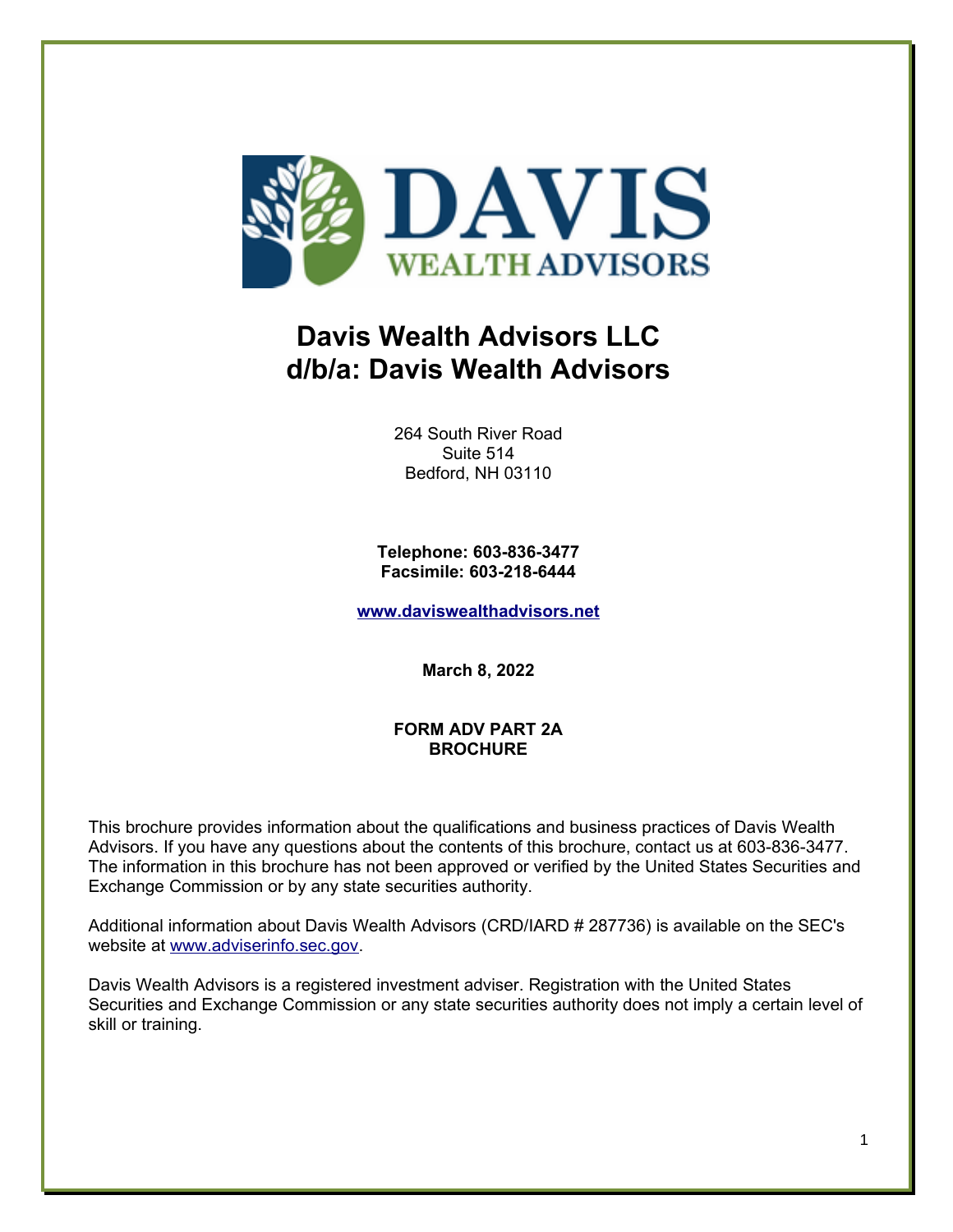# **Item 2 Summary of Material Changes**

Form ADV Part 2 requires registered investment advisers to amend their brochure when information becomes materially inaccurate. If there are any material changes to an adviser's disclosure brochure, the adviser is required to notify you and provide you with a description of the material changes.

Since the filing of our last annual updating amendment, dated March 19, 2021, we have made the following material changes to our Brochures:

- Item 9 *Disciplinary Information* section has been updated to reflect only those disciplinary actions related to the advisory business of Davis Wealth Advisors.
- We have amended our service offerings and fee schedules. Please review the *Advisory Business*, *Fees and Compensation*, and the *Other Financial Industry Activities and Affiliations* sections for complete details on new offerings, related fees, billing and any potential conflicts of interest.
- We added the advisory service of "Selection of Other Advisers" and updated the *Types of Clients* section to include minimums for the following third party managers:
	- Parametric Portfolio Associates LLC
	- Stonebridge Capital Advisors, LLC
	- ClearBridge Investments, LLC
	- Cornerstone Investment Partners, LLC
- We added a disclosure under the *Advisory Business* section to address the new Fiduciary Rule - PTE 2020-02.
- We added a disclosure under the *Custody* section to address our custody practices related to standing letters of authorization.

We have revised our business practices, fees and disclosures throughout several sections of the ADV 2A Brochure and encourage you to review the Brochure in it's entirety to fully understand all the material changes.

If you have questions or would like a copy of our most recent brochure, you can request one free of charge at any time by contacting us at (603) 836-3477.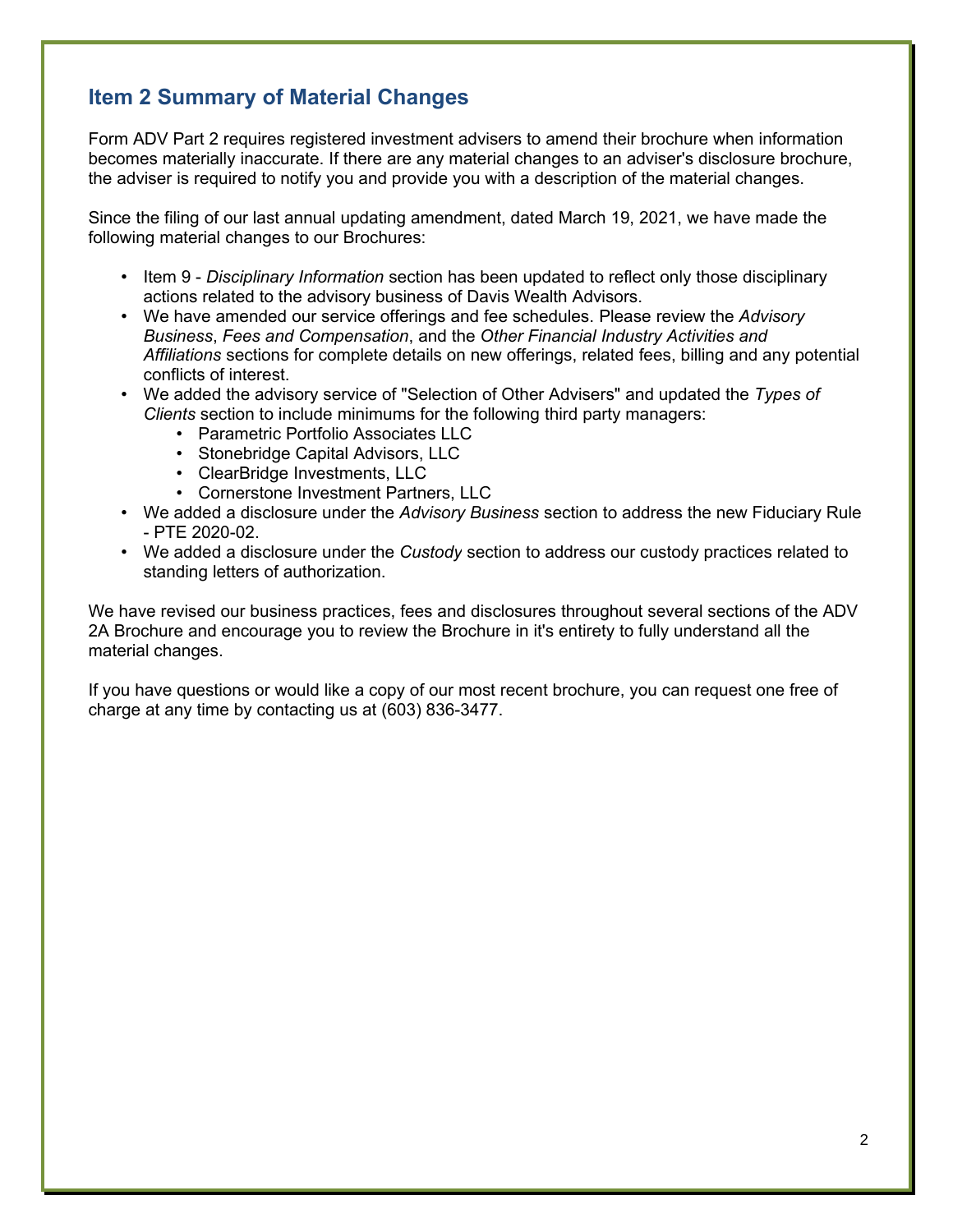# **Item 3 Table of Contents**

| Item 1 Cover Page                                                                             | Page 1  |
|-----------------------------------------------------------------------------------------------|---------|
| Item 2 Summary of Material Changes                                                            | Page 2  |
| Item 3 Table of Contents                                                                      | Page 3  |
| Item 4 Advisory Business                                                                      | Page 4  |
| Item 5 Fees and Compensation                                                                  | Page 8  |
| Item 6 Performance-Based Fees and Side-By-Side Management                                     | Page 12 |
| Item 7 Types of Clients                                                                       | Page 12 |
| Item 8 Methods of Analysis, Investment Strategies and Risk of Loss                            | Page 12 |
| Item 9 Disciplinary Information                                                               | Page 15 |
| Item 10 Other Financial Industry Activities and Affiliations                                  | Page 16 |
| Item 11 Code of Ethics, Participation or Interest in Client Transactions and Personal Trading | Page 16 |
| Item 12 Brokerage Practices                                                                   | Page 17 |
| Item 13 Review of Accounts                                                                    | Page 18 |
| Item 14 Client Referrals and Other Compensation                                               | Page 18 |
| Item 15 Custody                                                                               | Page 19 |
| Item 16 Investment Discretion                                                                 | Page 20 |
| Item 17 Voting Client Securities                                                              | Page 20 |
| Item 18 Financial Information                                                                 | Page 20 |
| Item 19 Requirements for State-Registered Advisers                                            | Page 20 |
| Item 20 Additional Information                                                                | Page 21 |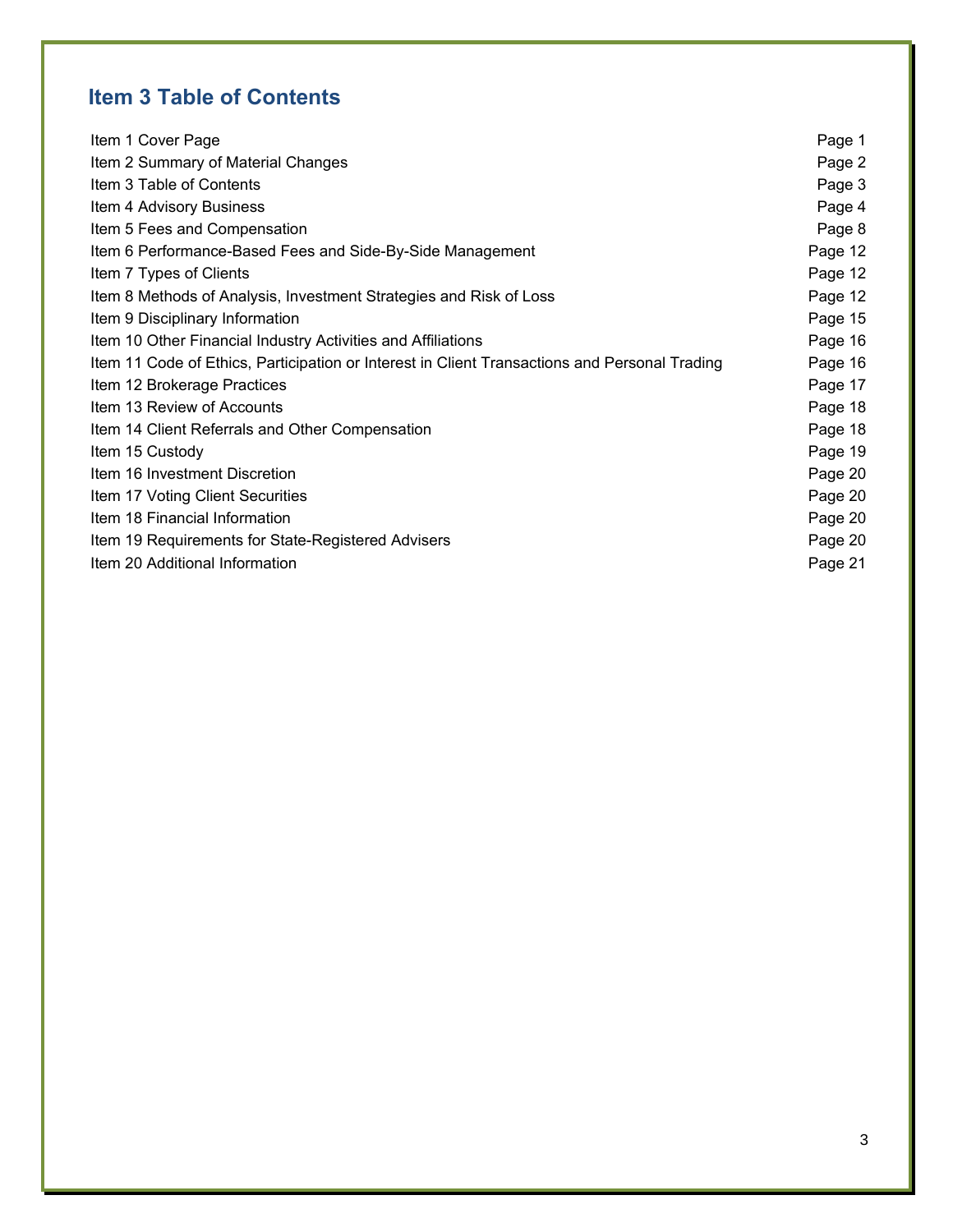# **Item 4 Advisory Business**

## **Description of Davis Wealth Advisors**

Davis Wealth Advisors LLC d/b/a Davis Wealth Advisors is a registered investment adviser based in Bedford, New Hampshire. We are organized as a limited liability company ("LLC") under the laws of the State of New Hampshire. We have been providing investment advisory services since April 8, 2017. We are owned by Melinda Kay Davis.

Our firm's advisory services consist of Wealth Management Services (which is a combination of ongoing investment management and financial planning), Financial Planning and Consulting Services, Business and Financial Consulting Services, Pension Consulting Services and Educational Seminars. This Part 2A disclosure document is tailored to advisory services that are not part of our firm's wrap fee program. If you are an existing client of our wrap fee program, we will deliver our Form ADV Part 2A Appendix 1 disclosure document to you. Our wrap fee program is only available to Legacy clients that have been participating in the program prior to December 2020. The wrap fee program is closed to new clients

The following paragraphs describe our services and fees. Refer to the description of each investment advisory service listed below for information on how we tailor our advisory services to your individual needs. As used in this brochure, the words "we," "our," and "us" refer to Davis Wealth Advisors and the words "you," "your," and "client" refer to you as either a client or prospective client of our firm.

## **Wealth Management Services**

We offer discretionary and non-discretionary wealth management services. Our investment advice is tailored to meet our clients' needs and investment objectives. If you participate in our discretionary portfolio management services, we require you to grant our firm discretionary authority to manage your account. Discretionary authorization will allow us to determine the specific securities, and the amount of securities, to be purchased or sold for your account without your approval prior to each transaction. Discretionary authority is typically granted by the investment advisory agreement you sign with our firm and the appropriate trading authorization forms. You may limit our discretionary authority (for example, limiting the types of securities that can be purchased or sold for your account) by providing our firm with your restrictions and guidelines in writing. We may also offer non-discretionary wealth management services. If you enter into non-discretionary arrangements with our firm, we must obtain your approval prior to executing any transactions on behalf of your account. You have an unrestricted right to decline to implement any advice provided by our firm on a non-discretionary basis.

## **Financial Planning and Fractional Family Office Services (on-going)**

In additional to investment management services, we provide two levels of comprehensive financial planning and additional services for wealth management clients that are available in the two offerings as detailed below. We will work with the client to determine which service is most appropriate based on their needs. The below chart describes the services and annual fee ranges that vary based on the complexity of planning or family office service needs.

| <b>Service</b>                           | <b>Fractional Family</b><br><b>Office</b><br>\$20,000 to \$150,000 | <b>Financial</b><br><b>Planning</b><br>\$1,000 to \$20,000 |
|------------------------------------------|--------------------------------------------------------------------|------------------------------------------------------------|
| Cash Flow Planning                       |                                                                    |                                                            |
| <b>Estate Plan Review &amp; Analysis</b> |                                                                    |                                                            |
| <b>Stock Option/RSU Planning</b>         |                                                                    |                                                            |
| <b>Executive Compensation Planning</b>   |                                                                    |                                                            |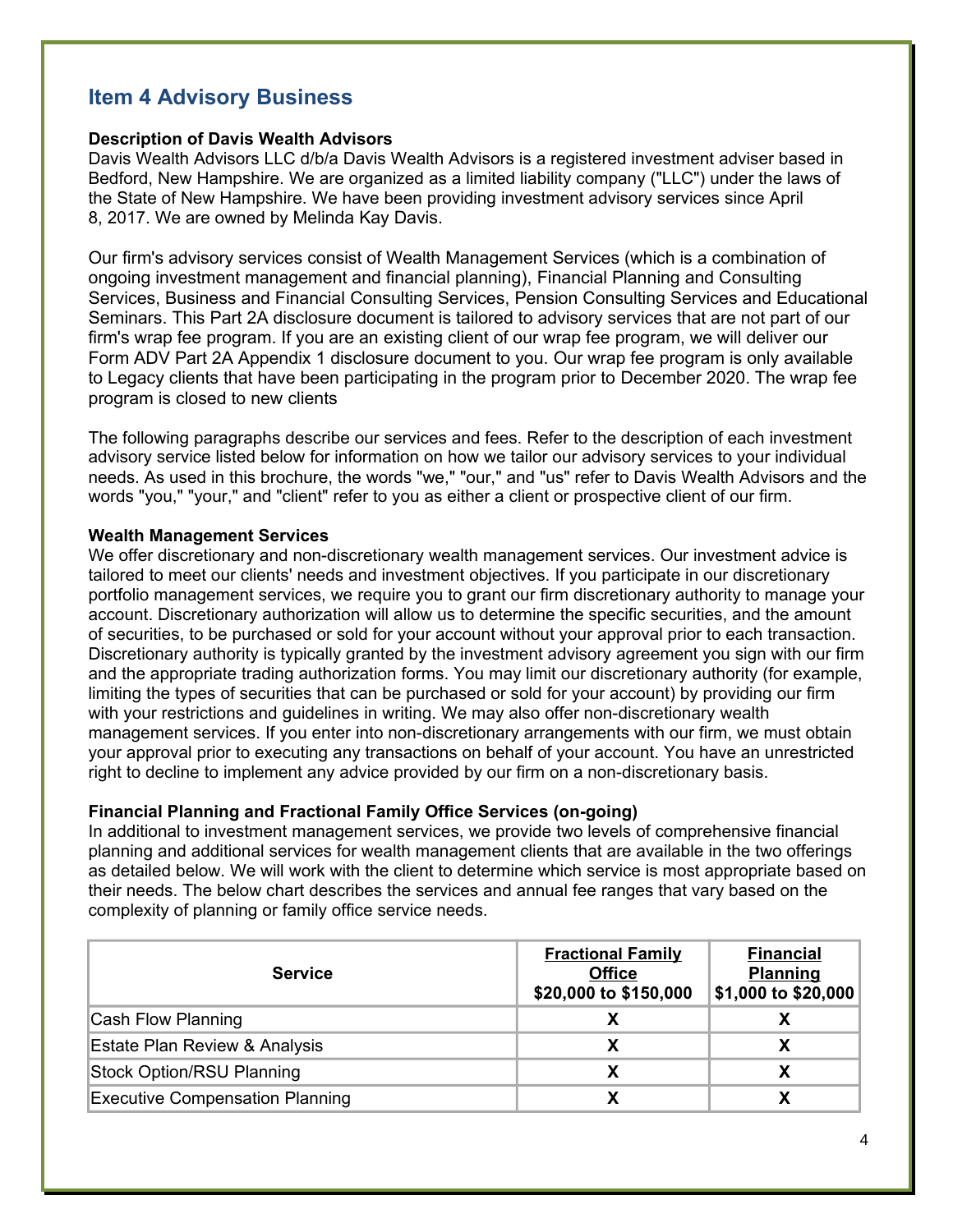| Retirement Income Planning                                       | X    | X       |
|------------------------------------------------------------------|------|---------|
| <b>Education Planning</b>                                        | X    | X       |
| <b>Insurance Planning</b>                                        | X    | X       |
| <b>Tax Planning</b>                                              | X    | X       |
| Tax Projection & Strategy                                        | X    |         |
| Cash Management                                                  | X    |         |
| Private Investment Reporting & Administration                    | X    |         |
| Meetings per year (after year 1)                                 | $4+$ | $1 - 2$ |
| <b>Business Planning</b>                                         | X    |         |
| Annual Charitable Gift Strategy Review                           | X    |         |
| Meet Independently with other advisors and execute<br>strategies | X    |         |
| <b>Financing/Credit Line Assistance</b>                          | X    |         |
| Bookkeeping                                                      | χ    |         |

## **Financial Planning and Consulting à la carte**

We also offer à la carte financial planning or consulting services which typically involve providing a variety of advisory services to clients regarding the management of their financial resources based upon an analysis of their individual needs. These services can range from broad-based financial planning to consultative or single subject planning. If you retain our firm for financial planning or consulting services, we will meet with you to gather information about your financial circumstances and objectives. We may also use financial planning software to determine your current financial position and to define and quantify your long-term goals and objectives. Once we specify those long-term objectives (both financial and non-financial), we will develop shorter-term, targeted objectives. Once we review and analyze the information you provide to our firm and the data derived from our financial planning software, we will deliver a written plan to you, designed to help you achieve your stated financial goals and objectives.

Financial plans are based on your financial situation at the time we present the plan to you, and on the financial information you provide to us. You must promptly notify our firm if your financial situation, goals, objectives, or needs change.

You are under no obligation to act on our financial planning recommendations. Should you choose to act on any of our recommendations, you are not obligated to implement the financial plan through any of our other investment advisory services. Moreover, you may act on our recommendations by placing securities transactions with any brokerage firm.

#### **Selection and Monitoring of Other Advisers**

We may recommend that you use the services of a third-party money manager ("TPMM") to manage all, or a portion of, your investment portfolio. After gathering information about your financial situation and objectives, we may recommend that you engage a specific TPMM or investment program. Factors that we take into consideration when making our recommendation(s) include, but are not limited to, the following: the TPMM's performance, methods of analysis, fees, your financial needs, investment goals, risk tolerance, and investment objectives. We will monitor the TPMM(s)' performance to ensure its management and investment style remains aligned with your investment goals and objectives.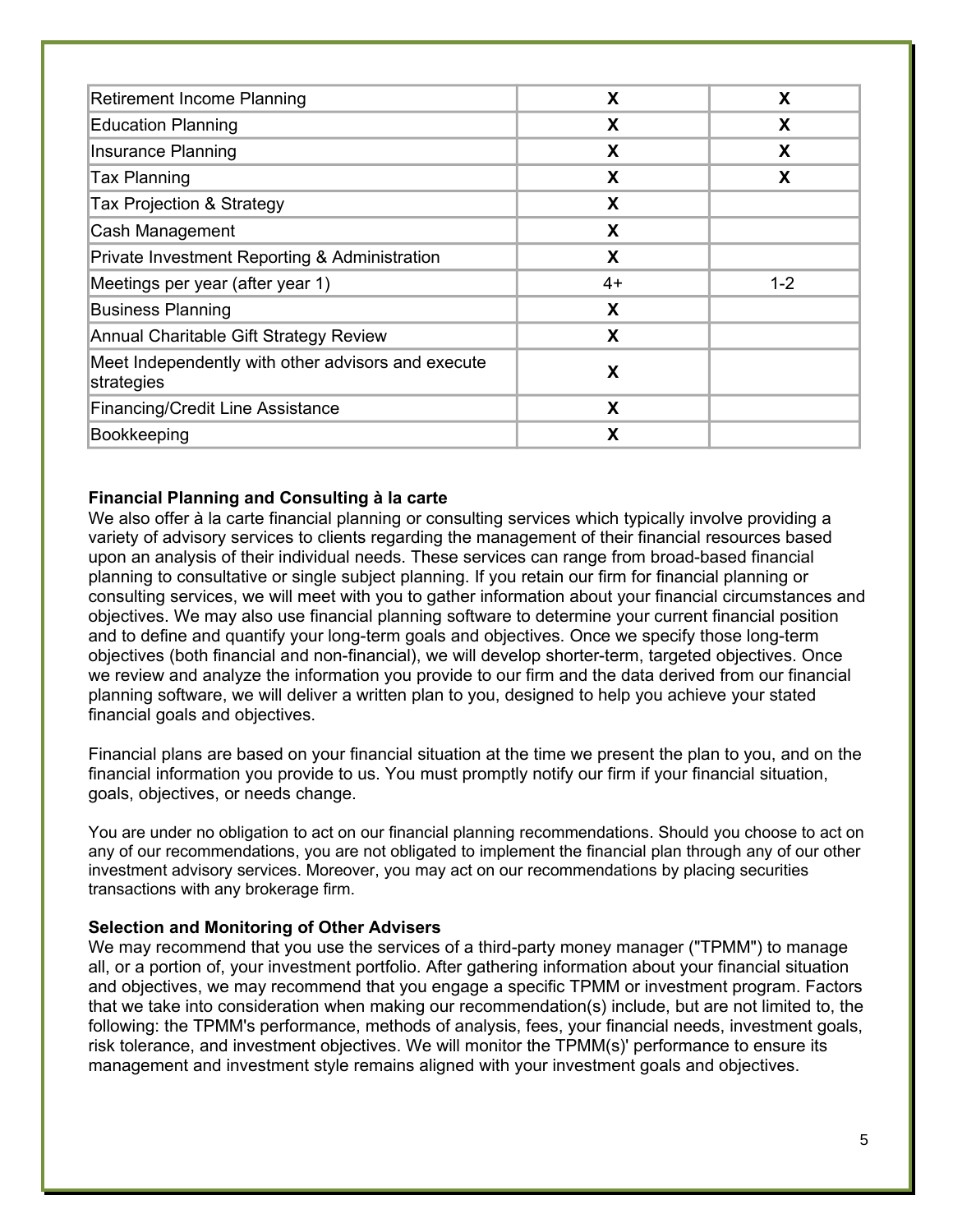The TPMM(s) will actively manage your portfolio and will assume discretionary investment authority over your account. We will assume discretionary authority to hire and fire TPMM(s) and/or reallocate your assets to other TPMM(s) where we deem such action appropriate.

## **Business and Financial Consulting Services**

We offer business and financial consulting services that primarily involve advising clients on specific financial-related topics. The topics we address may include, but are not limited to, business succession planning, risk assessment/management, investment planning, tax planning, financial organization, or financial decision making/negotiation.

## **Pension Consulting Services**

We offer pension consulting services to employee benefit plans and their fiduciaries based upon the needs of the plan and the services requested by the plan sponsor or named fiduciary. In general, these services may include an existing plan review and analysis, plan-level advice regarding fund selection and investment options, education services to plan participants, investment performance monitoring, and/or ongoing consulting. These pension consulting services will generally be non-discretionary and advisory in nature. The ultimate decision to act on behalf of the plan shall remain with the plan sponsor or other named fiduciary.

We may also assist with participant enrollment meetings and provide investment-related educational seminars to plan participants on such topics as:

- Diversification
- Asset allocation
- Risk tolerance
- Time horizon

Our educational seminars may include other investment-related topics specific to the particular plan.

We may also provide additional types of pension consulting services to plans on an individually negotiated basis. All services, whether discussed above or customized for the plan based upon requirements from the plan fiduciaries (which may include additional plan-level or participant-level services) shall be detailed in a written agreement and be consistent with the parameters set forth in the plan documents.

Either party to the pension consulting agreement may terminate the agreement upon written notice to the other party in accordance with the terms of the agreement for services. The pension consulting fees will be prorated for the quarter in which the termination notice is given and any unearned fees will be refunded to the client.

#### **Educational Seminars**

We conduct seminars on an "as announced" basis for groups seeking general advice on investments and other areas of personal finance. The content of these seminars will vary depending upon the needs of the attendees. These seminars are purely educational in nature and do not involve the sale of any investment products. Information presented will not be based on any individual's personal needs, nor does Davis Wealth Advisors provide individualized investment advice to attendees during these seminars.

## **Wrap Fee Program**

We are a portfolio manager to and sponsor of a wrap fee program. Our wrap fee program is only available to Legacy clients that have been participating in the program prior to December 2020. The wrap fee program is closed to new clients.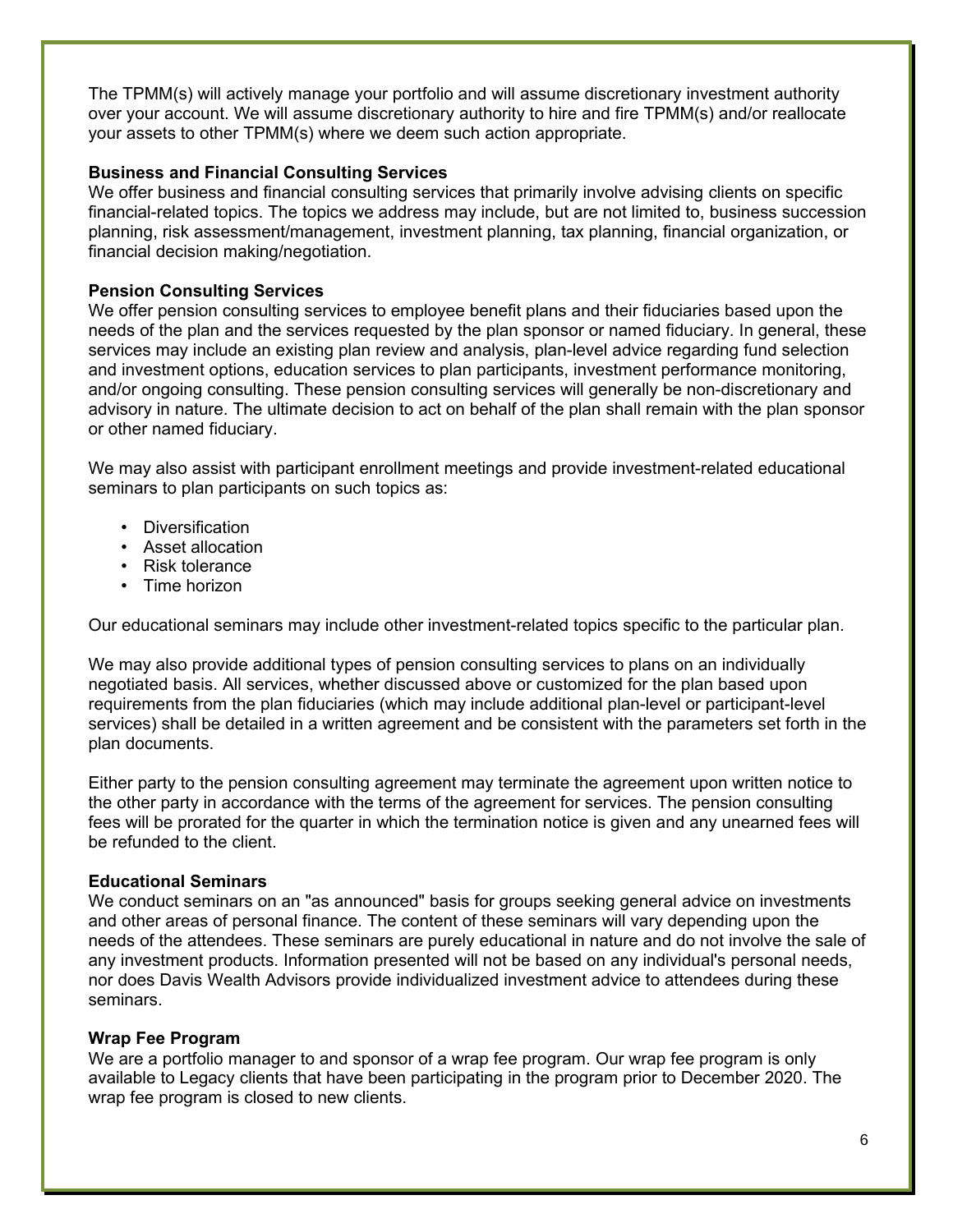#### **Additional Services**

We offer reporting and administration services for outside investment accounts and alternative investments. Reporting services include tracking and reporting of transactions and values as well as preparation and distribution of quarterly performance reports. Administration services preparation and execution of required capital calls, assistance completing paperwork, and document reviews**.**

## **Types of Investments**

We primarily offer advice on exchange traded funds ("ETFs") and mutual funds. Additionally, we may advise you on various types of investments based on your stated goals and objectives. We may also provide advice on any type of investment held in your portfolio at the inception of our advisory relationship. Refer to the *Methods of Analysis, Investment Strategies and Risk of Loss* below for additional disclosures on this topic.

Since our investment strategies and advice are based on each client's specific financial situation, the investment advice we provide to you may be different or conflicting with the advice we give to other clients regarding the same security or investment.

## **Rollover Recommendations**

Effective December 20, 2021 (or such later date as the US Department of Labor ("DOL") Field Assistance Bulletin 2018-02 ceases to be in effect), for purposes of complying with the DOL's Prohibited Transaction Exemption 2020-02 ("PTE 2020-02") where applicable, we are providing the following acknowledgment to you. When we provide investment advice to you regarding your retirement plan account or individual retirement account, we are fiduciaries within the meaning of Title I of the Employee Retirement Income Security Act and/or the Internal Revenue Code, as applicable, which are laws governing retirement accounts. The way we make money creates some conflicts with your interests, so we operate under a special rule that requires us to act in your best interest and not put our interest ahead of yours. Under this special rule's provisions, we must:

- Meet a professional standard of care when making investment recommendations (give prudent advice);
- Never put our financial interests ahead of yours when making recommendations (give loyal advice);
- Avoid misleading statements about conflicts of interest, fees, and investments;
- Follow policies and procedures designed to ensure that we give advice that is in your best interest;
- Charge no more than is reasonable for our services; and
- Give you basic information about conflicts of interest.

We benefit financially from the rollover of your assets from a retirement account to an account that we manage or provide investment advice, because the assets increase our assets under management and, in turn, our advisory fees. As a fiduciary, we only recommend a rollover when we believe it is in your best interest.

#### **Assets Under Management**

As of January 24, 2022, we provide continuous management services for \$78,178,630 in client assets on a discretionary basis, and \$0 in client assets on a non-discretionary basis.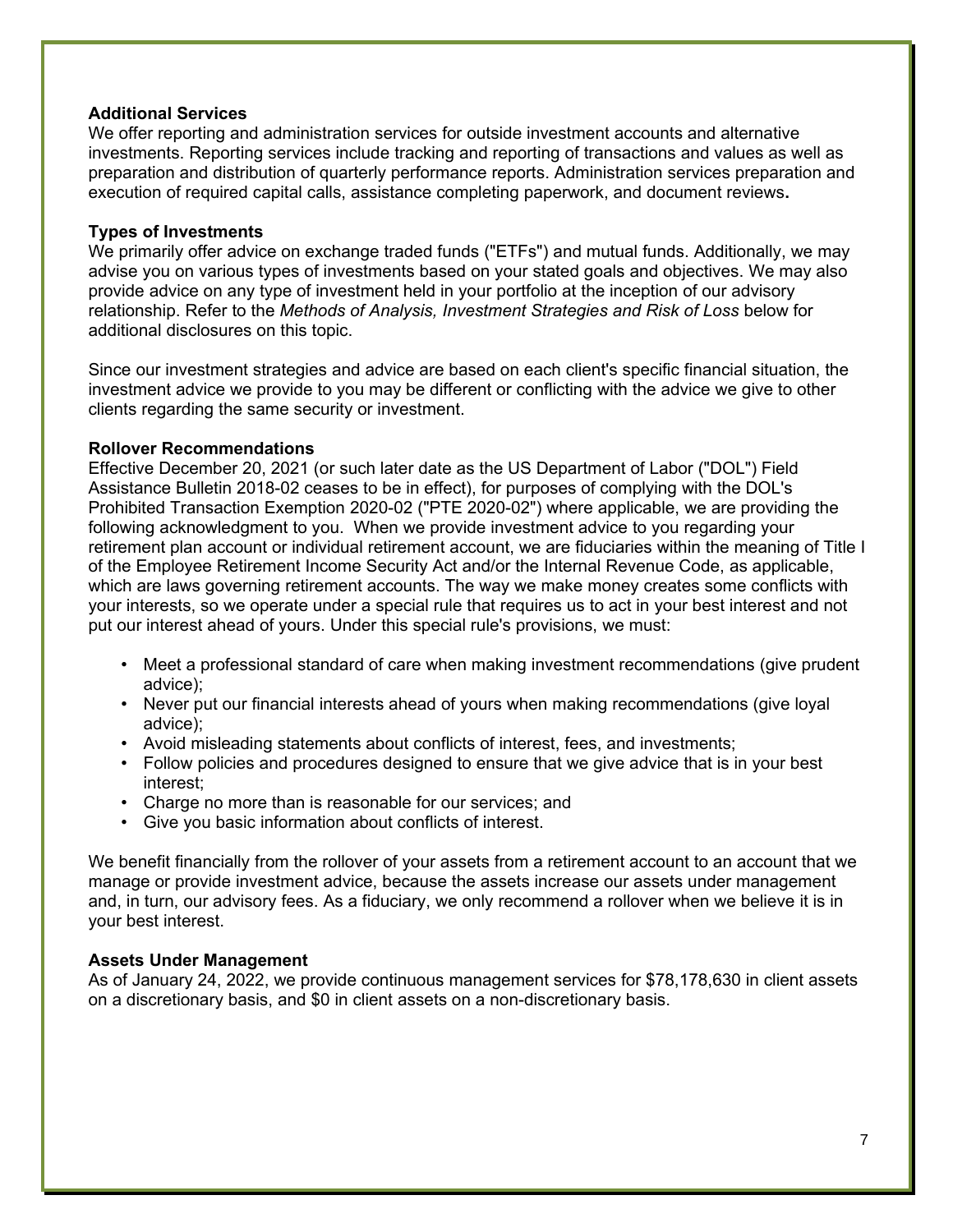# **Item 5 Fees and Compensation**

#### **Wealth Management Services**

Our fee for wealth management services is based on a percentage of the assets in your account and is set forth in the following annual fee schedule:

| <b>Assets Under Management</b><br>("AUM") | <b>Investment Management Fee</b> |
|-------------------------------------------|----------------------------------|
| First \$1,000,000                         | 0.70%                            |
| Next \$1,000,000 (\$1M-\$2M)              | 0.60%                            |
| Next \$3,000,000 (\$2M-\$5M)              | 0.50%                            |
| Next \$5,000,000 (\$5M-\$10M)             | 0.45%                            |
| Over \$10,000,000 (\$10M+)                | 0.35%                            |

## **Investment Management Fee**

*The investment management fee automatically adjusts as AUM rises and falls.*

Our annual investment management fee is billed and payable, quarterly in advance, based on the previous quarter-end balance. The investment management fee adjusts quarterly based on assets under management as of the end of the preceding calendar quarter. The corresponding investment management fee for a client with \$1,500,000 would be an annual 0.70% on the first \$1,000,000 and 0.60% fee on the next \$500,000 based on the assets in your account.

If the investment advisory agreement is executed at any time other than the first day of a calendar quarter, our fees will apply on a pro rata basis, which means that the advisory fee is payable in proportion to the number of days in the quarter for which you are a client. Our advisory fee is negotiable, depending on individual client circumstances. Under no circumstances will the annual fee for assets under management exceed the maximum industry standard of 3%.

At our discretion, we may combine the account values of family members living in the same household to determine the applicable advisory fee. For example, we may combine account values for you and your minor children, joint accounts with your spouse, and other types of related accounts. Combining account values may increase the asset total, which may result in your paying a reduced advisory fee based on the available breakpoints in our fee schedule stated above.

We may provide account services for members of current client households or their families. When we expect to provide short-term or one-off planning or account services, we may complete them without additional fees. In situations where we expect our services to be long-term and ongoing, we may include this complexity in setting the client fee. We will deduct our fee directly from your account through the qualified custodian holding your funds and securities or you can choose to be billed directly using a compliance approved payment processing provider. Listed below are the industry requirements our firm must adhere to prior to deducting any fees:

We will deduct our advisory fee only when the following requirements are met:

- You provide our firm with written authorization permitting the fees to be paid directly from your account held by the qualified custodian;
- We send the qualified custodian an invoice or statement of the amount of the fee to be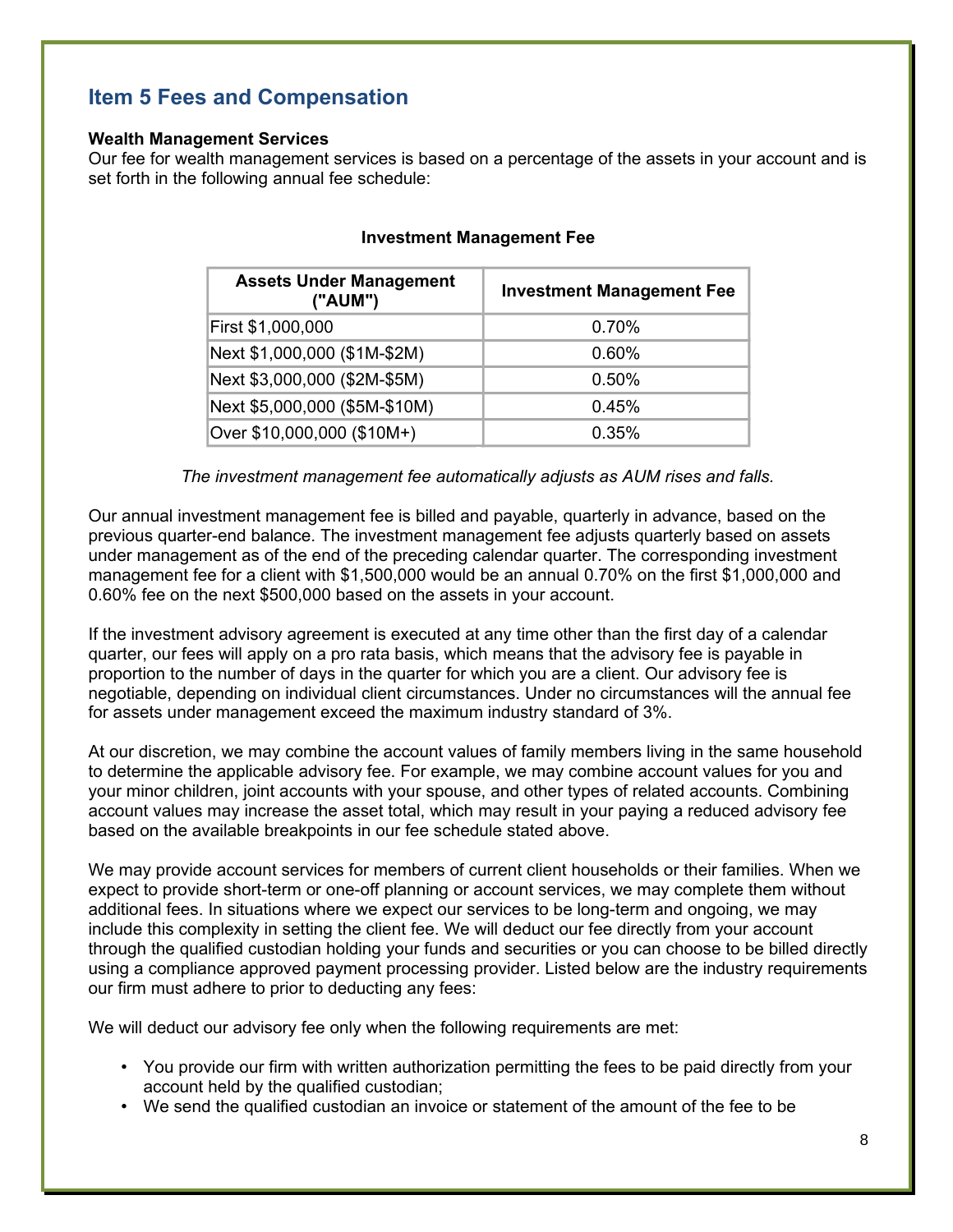deducted from your account;

- We send you an invoice showing the amount of the fee, the value of the assets on which the fee is based, the time period covered by the fee, and the specific manner in which the fee was calculated; and
- The qualified custodian agrees to send you a statement, at least quarterly, indicating all amounts disbursed from your account including the amount of the advisory fee paid directly to our firm.

We encourage you to reconcile our invoices with the statement(s) you receive from the qualified custodian. If you find any inconsistent information between our invoice and the statement(s) you receive from the qualified custodian call our main office number located on the cover page of this brochure.

You may terminate the wealth management agreement upon written notice. You will incur a pro rata charge for services rendered prior to the termination of the portfolio management agreement, which means you will incur advisory fees only in proportion to the number of days in the quarter for which you are a client. If you have pre-paid advisory fees that we have not yet earned, you will receive a prorated refund of those fees.

*Massachusetts Residents* - Pursuant to 950 CMR12.205 (8)(d), the disciplinary history, if any, of all investment advisors and their representatives may be obtained by calling The Massachusetts Securities Division at (617) 727-3548.

**Fractional Family Office and Financial Planning Services (for Wealth Management clients)** Fixed planning fees for Fractional Family Office Services & Financial Planning Services are in addition to the annual investment management fee. Fixed planning fees are billed and paid quarterly through the qualified custodian via a direct deduction or directly billed if the client requests. The fixed planning fee is negotiable and adjusts annually based on the complexity of planning needs, which will vary with each client. The fee for Fractional Family Office Services ranges from \$20,000 - \$150,000 and the fee for Financial Planning ranges from \$5,000 - \$20,000 based on a client's service needs and planning complexity.

You may terminate the Fractional Family Office Services & Financial Planning Services agreement upon written notice to our firm. If you have pre-paid advisory fees that we have not yet earned, you will receive a prorated refund of those fees. Otherwise, you will be responsible for a prorated fee based on services performed.

#### **Financial Planning and Consulting Services**

We offer à la carte financial planning and consulting services on both a fixed fee basis and an hourly fee basis. Our fixed fee is negotiable between the range of \$4,000 - \$8,000 based on the complexity and scope of the planning services rendered. Our hourly fee is \$300.

For financial planning consulting, the first half of the fixed fee is due in advance of services rendered with the remaining balance payable upon completion of the contracted services. We will provide you with a fixed cost at the start of the advisory relationship. For hourly consulting, we will provide you with an estimate at the beginning of the engagement. In limited circumstances, the cost/time could potentially exceed the initial estimate. In such cases, we will notify you and request that you approve the additional fee. All terms of our engagement will be evidenced in the agreement that you sign with our firm. Under no circumstances will we require prepayment of a fee in excess of \$500 for services not performed within six months of the advanced payment.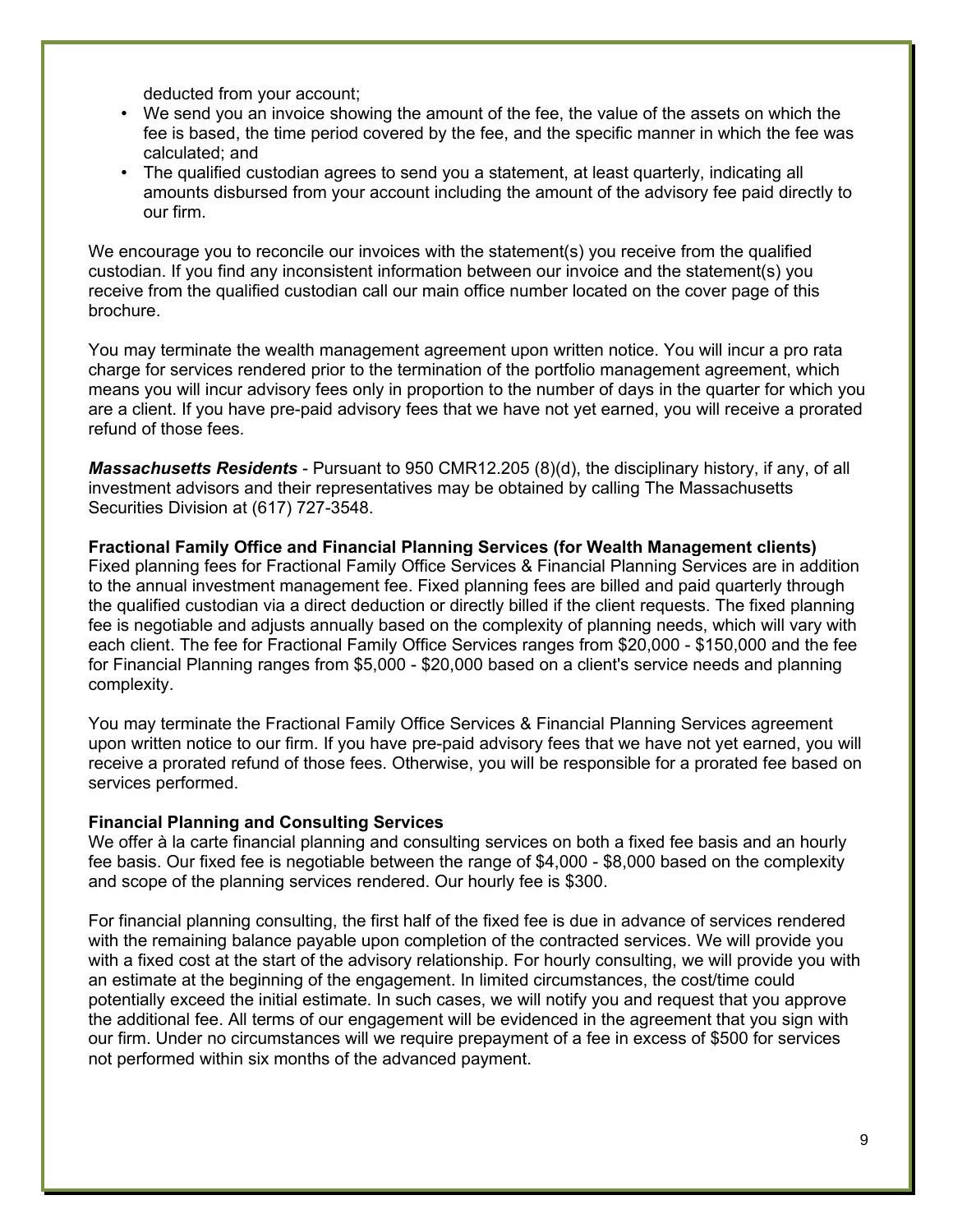You may terminate the financial planning or consulting services agreement upon written notice to our firm. If you have pre-paid advisory fees that we have not yet earned, you will receive a prorated refund of those fees. Otherwise, you will be responsible for a prorated fee based on services performed.

## **Selection and Monitoring of Other Advisers**

Advisory fees charged by TPMMs are separate and apart from our advisory fees. Assets managed by TPMMs will be included in calculating our advisory fee, which is based on the fee schedule set forth in the *Wealth Management Services* section in this brochure. Advisory fees that you pay to the TPMM are established and payable in accordance with the brochure provided by each TPMM to whom you are referred and can range from 0.16% to 0.65%. These fees may or may not be negotiable. You should review the recommended TPMM's brochure and take into consideration the TPMM's fees along with our fees to determine the total amount of fees associated with this program. Please refer to the *Types of Clients* section for information related to minimum account size for the TPMM's that we recommend.

You will be required to sign an agreement directly with the recommended TPMM(s). You may terminate your advisory relationship with the TPMM according to the terms of your agreement with the TPMM. You should review each TPMM's brochure for specific information on how you may terminate your advisory relationship with the TPMM and how you may receive a refund, if applicable. You should contact our firm directly for questions regarding your advisory agreement with the TPMM.

## **Business and Financial Consulting Services**

We also offer advice on single subject financial consulting services and business consulting at the same hourly rate and the fee is negotiable depending upon the complexity and scope of the services rendered. Our consulting fee is payable upon completion of the agreed upon consulting services.

For clients in need of ongoing business consulting, we offer a retainer based solution. Due to the unique needs of our business clients, the ongoing fee is negotiated based on the complexity and scope of work required and on a case-by-case basis. Business consulting fees are charged quarterly in advance as invoiced. In certain instances, we may require a deposit at the onset of the relationship, however, under no circumstances will we require prepayment of a fee in excess of \$500 for services not performed within six months of the advanced payment.

You may terminate the advisory consulting services agreement upon written notice to our firm. If you have pre-paid business consulting fees that we have not yet earned, you will receive a prorated refund of those fees.

#### **Pension Consulting Services**

Our fee for pension consulting services is based on a percentage of the assets in your account and is set forth in the following annual fee schedule:

| <b>Assets Under Management</b> | <b>Annual Fee Schedule</b> |
|--------------------------------|----------------------------|
| \$0 - \$1,000,000              | 0.55%                      |
| \$1,000,001 - \$2,000,000      | 0.50%                      |
| \$2,000,001 - \$5,000,000      | 0.40%                      |
| \$5,000,001 - \$10,000,000     | 0.30%                      |
| Over \$10,000,000              | 0.20%                      |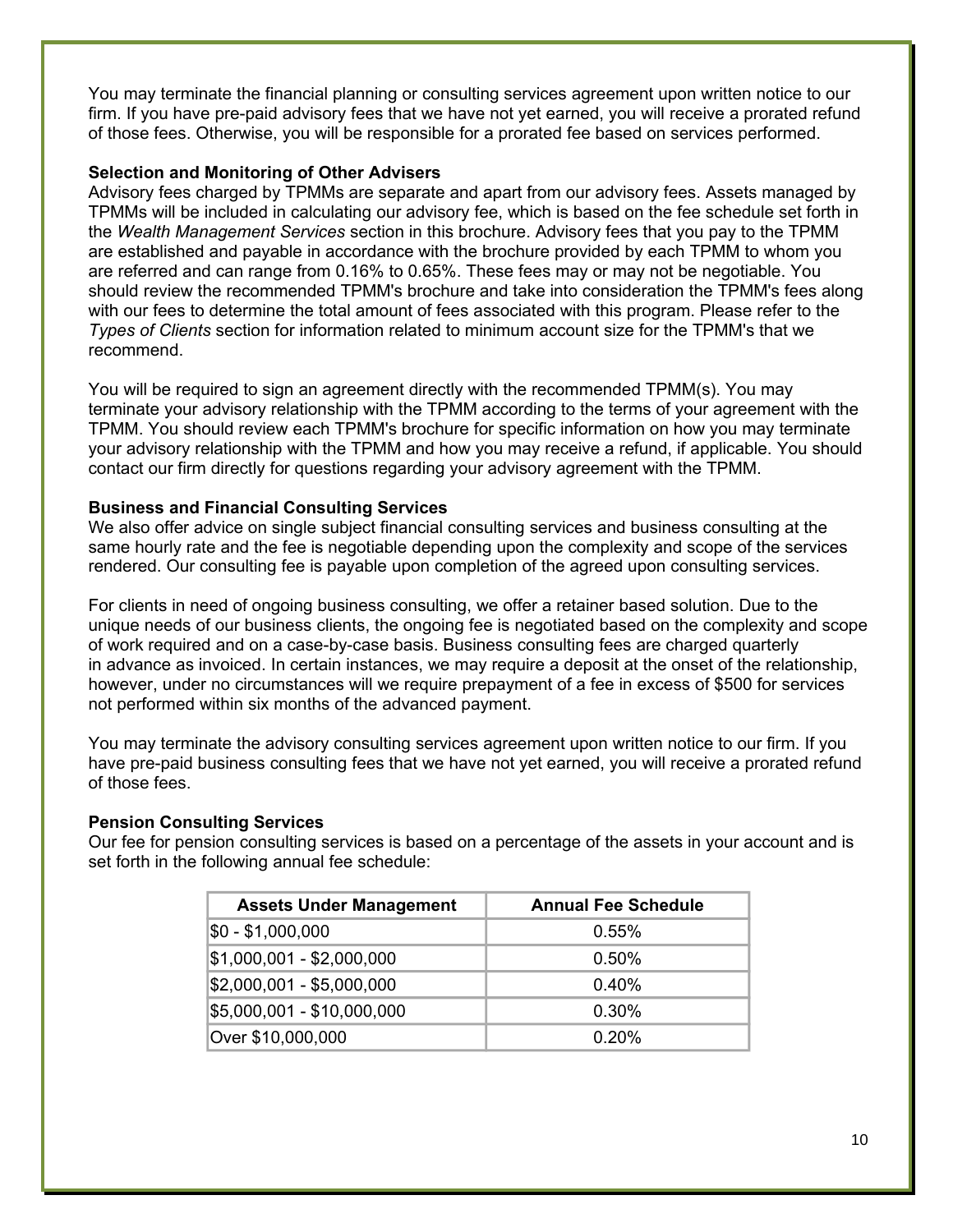We also offer pension consulting services for a fixed fee that ranges between \$1,500 and \$30,000 annually, depending on the complexity and scope of the agreed-upon services. The fees are billed and payable quarterly in advance. The Platform Provider can either pay us directly by check or have the fee deducted quarterly as outlined below.

The Platform Provider will deduct our fee on a quarterly basis, in advance, based on the previous end of quarter balance. If the pension consulting agreement is executed at any time other than the first day of a calendar quarter, our fees will apply on a pro rata basis, which means that the advisory fee is payable in proportion to the number of days in the quarter for which you are a client. Our advisory fee is not negotiable.

We will deduct our fee directly from your account through the qualified custodian holding your funds and securities. We will deduct our advisory fee only when the following requirements are met:

- You provide our firm with written authorization permitting the fees to be paid directly from your account held by the qualified custodian;
- We send the qualified custodian an invoice or statement of the amount of the fee to be deducted from your account;
- We send you an invoice showing the amount of the fee, the value of the assets on which the fee is based, the time period covered by the fee, and the specific manner in which the fee was calculated; and
- The qualified custodian agrees to send you a statement, at least quarterly, indicating all amounts disbursed from your account including the amount of the advisory fee paid directly to our firm.

You may terminate the pension consulting services agreement upon written notice to our firm. You will incur a pro rata charge for services rendered prior to the termination of the agreement, which means you will incur advisory fees only in proportion to the number of days in the quarter for which you are a client. If you have pre-paid advisory fees that we have not yet earned, you will receive a prorated refund of those fees.

#### **Educational Seminars**

Educational Seminars may be offered for free or for a fee, depending on the circumstances. All fees charged will be fixed per event. Fees and payment arrangements are negotiable and will vary on a case-by-case basis. However, we do not anticipate the fee to exceed \$15,000 per event.

#### **Additional Services**

Reporting services for outside investment accounts and alternative investments are offered for an annual fee of \$600 per outside account/alternative investment. Reporting and administration services are offered for an annual fee of \$1,000 per outside account/alternative investment. Fees for reporting and administration services of outside accounts and alternative investments will be billed and payable, quarterly in advance.

#### **Additional Fees and Expenses**

As part of our investment advisory services to you, we may invest, or recommend that you invest, in mutual funds and exchange traded funds. The fees that you pay to our firm for investment advisory services are separate and distinct from the fees and expenses charged by mutual funds or exchange traded funds (described in each fund's prospectus) to their shareholders. These fees will generally include a management fee and other fund expenses. You will also incur transaction charges and/or brokerage fees when purchasing or selling securities. These charges and fees are typically imposed by the broker-dealer or custodian through whom your account transactions are executed. We do not share in any portion of the brokerage fees/transaction charges imposed by the broker-dealer or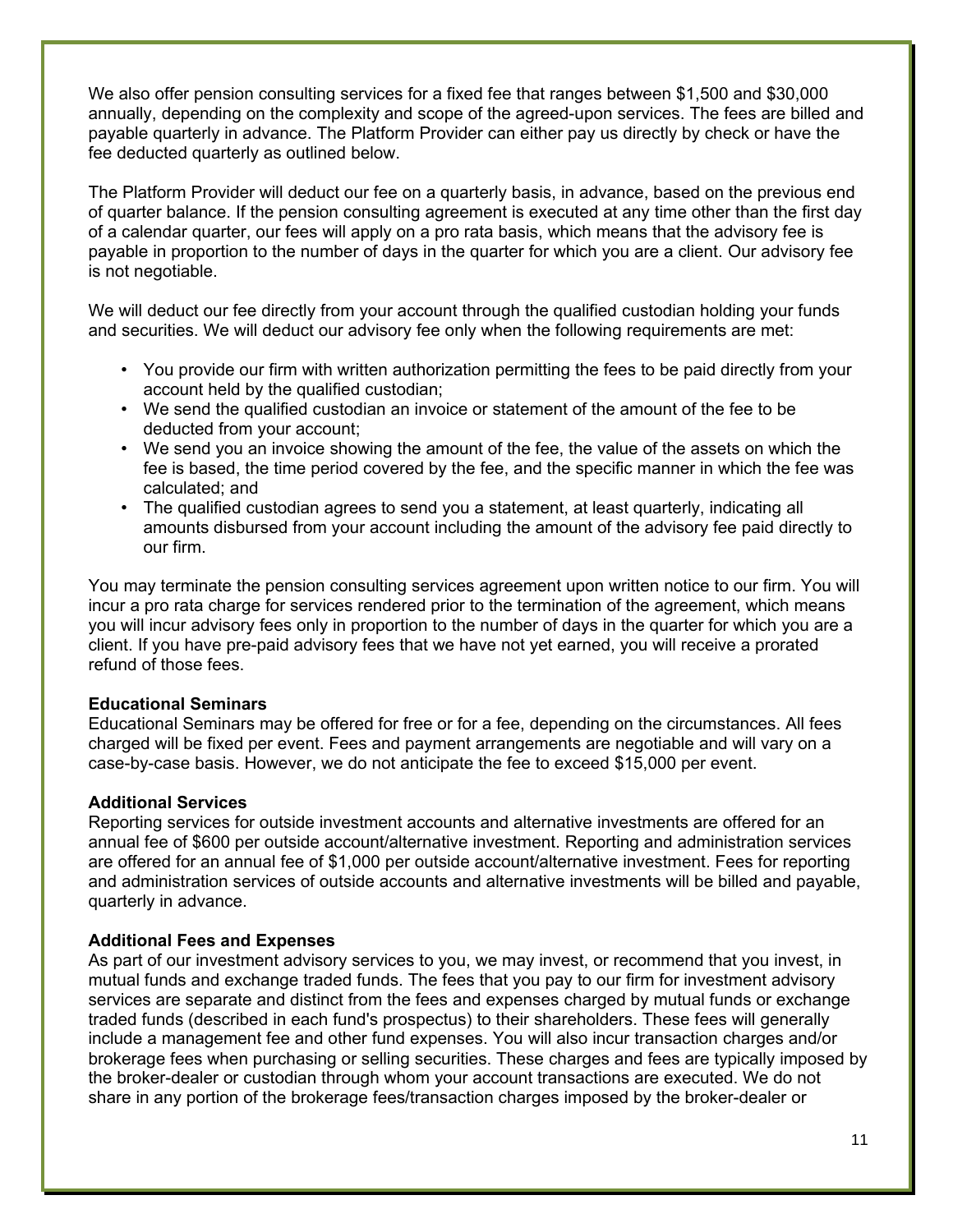custodian. To fully understand the total cost you will incur, you should review all the fees charged by mutual funds, exchange traded funds, our firm, and others. For information on our brokerage practices, refer to the *Brokerage Practices* section of this brochure.

# **Item 6 Performance-Based Fees and Side-By-Side Management**

We do not accept performance-based fees or participate in side-by-side management. Our fees are calculated as described in the *Fees and Compensation* section above and are not charged on the basis of a share of capital gains upon, or capital appreciation of, the funds in your advisory account.

# **Item 7 Types of Clients**

We offer wealth management services to individuals, including high net worth individuals, pension and profit-sharing plans (but not the plan participants).

In general, we do not require a minimum dollar amount to open and maintain an advisory Account; however, we have the right to terminate your account if it falls below a minimum size which, in our sole opinion, is too small to manage effectively.

We currently recommend the following third-party money managers:

- Parametric Portfolio Associates LLC ("Parametric"). Parametric has a minimum account size of \$250,000, with some indexes and benchmarks requiring a higher minimum. Please refer to Parametric's ADV Disclosure Brochure for additional information related to account minimums.
- Stonebridge Capital Advisors, LLC ("Stonebridge") Stonebridge has a minimum account size of \$300,000. Please refer to the Stonebridge ADV Disclosure Brochure for additional information related to account minimums.
- ClearBridge Investments, LLC ("ClearBridge") ClearBridge has a minimum account size that ranges of \$50,000 to \$100,000 based on the investment portfolio or strategy that is selected. Please refer to Clearbridge ADV Disclosure Brochure for additional information related to account minimums.
- Cornerstone Investment Partners, LLC ("Cornerstone") Cornerstone has a minimum account size of \$100,000. Please refer to the Cornerstone ADV Disclosure Brochure for additional information related to account minimums.

We charge a minimum annual fee in the amount of \$10,000 or \$2,500 per quarter for our wealth management services. At our discretion, we may waive or reduce the minimum fee. We may also combine account values for you and your minor children, joint accounts with your spouse, and other types of related accounts to meet the stated minimum. Our minimum annual fee is based on comprehensive wealth management services as described under the *Advisory Business* section.

**Note:** Clients who engaged us prior to December 2020 have grandfathered fees. These clients may have a lower fee than our current minimum and are not subject to the higher minimum fee.

# **Item 8 Methods of Analysis, Investment Strategies and Risk of Loss**

## **Our Methods of Analysis and Investment Strategies**

We use one or more of the following methods of analysis or investment strategies when providing investment advice to you: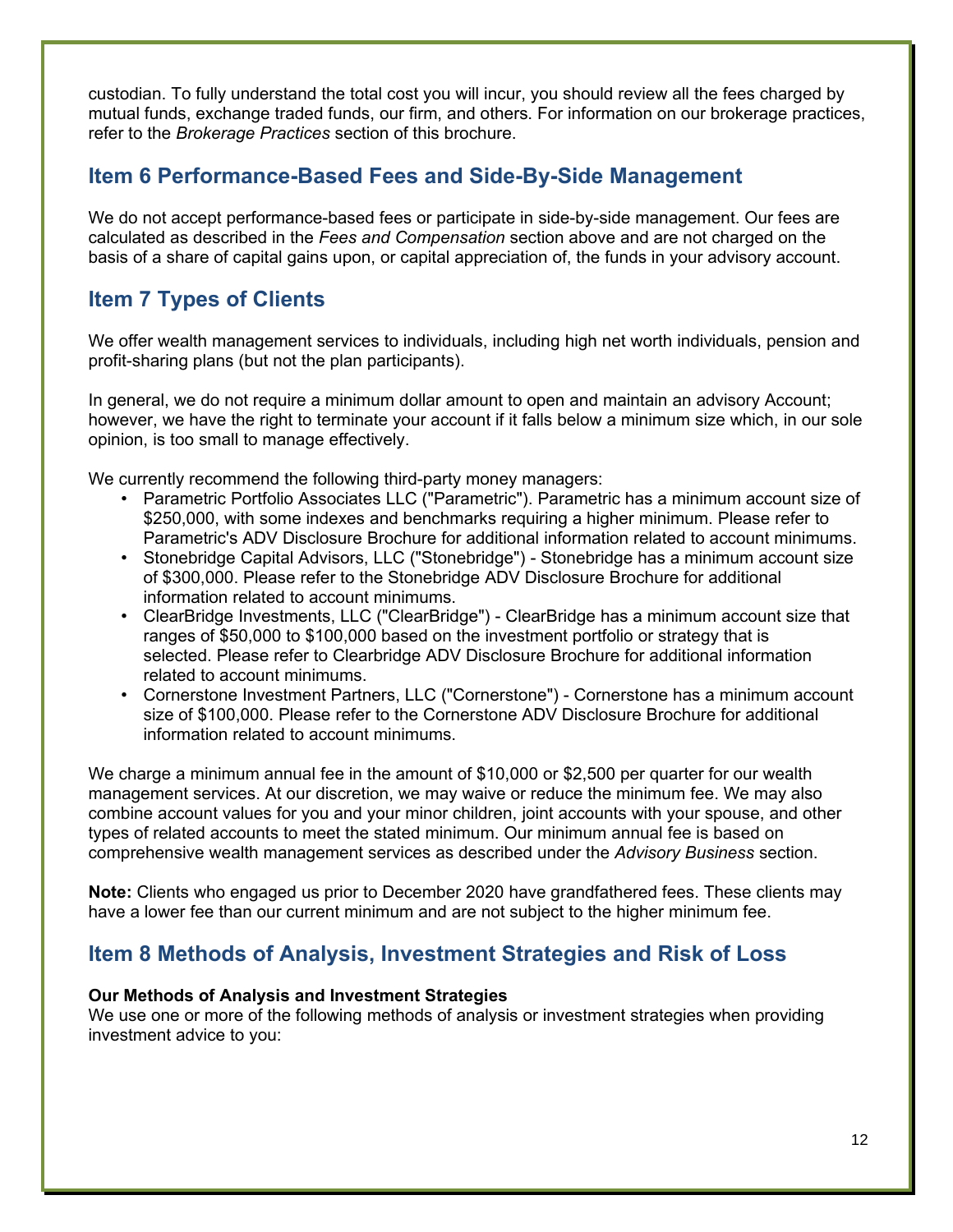Fundamental Analysis - involves analyzing individual companies and their industry groups, such as a company's financial statements, details regarding the company's product line, the experience and expertise of the company's management, and the outlook for the company and its industry. The resulting data is used to measure the true value of the company's stock compared to the current market value.

Risk**:** The risk of fundamental analysis is that information obtained may be incorrect and the analysis may not provide an accurate estimate of earnings, which may be the basis for a stock's value. If securities prices adjust rapidly to new information, utilizing fundamental analysis may not result in favorable performance.

Modern Portfolio Theory - a theory of investment which attempts to maximize portfolio expected return for a given amount of portfolio risk, or equivalently minimize risk for a given level of expected return, by carefully diversifying the proportions of various assets.

Risk**:** Market risk is that part of a security's risk that is common to all securities of the same general class (stocks and bonds) and thus cannot be eliminated by diversification.

Long-Term Purchases - securities purchased with the expectation that the value of those securities will grow over a relatively long period of time, generally greater than one year.

Risk**:** Using a long-term purchase strategy generally assumes the financial markets will go up in the long-term which may not be the case. There is also the risk that the segment of the market that you are invested in or perhaps just your particular investment will go down over time even if the overall financial markets advance. Purchasing investments long-term may create an opportunity cost - "locking-up" assets that may be better utilized in the short-term in other investments.

Short-Term Purchases - securities purchased with the expectation that they will be sold within a relatively short period of time, generally less than one year, to take advantage of the securities' shortterm price fluctuations.

Risk**:** Using a short-term purchase strategy generally assumes that we can predict how financial markets will perform in the short-term which may be very difficult and will incur a disproportionately higher amount of transaction costs compared to long-term trading. There are many factors that can affect financial market performance in the short-term (such as short-term interest rate changes, cyclical earnings announcements, etc.) but may have a smaller impact over longer periods of times.

Our investment strategies and advice may vary depending upon each client's specific financial situation. As such, we determine investments and allocations based upon your predefined objectives, risk tolerance, time horizon, financial information, liquidity needs and other various suitability factors. Your restrictions and guidelines may affect the composition of your portfolio. **It is important that you notify us immediately with respect to any material changes to your financial circumstances, including for example, a change in your current or expected income level, tax circumstances, or employment status.**

#### **Tax Considerations**

Our strategies and investments may have unique and significant tax implications. However, unless we specifically agree otherwise, and in writing, tax efficiency is not our primary consideration in the management of your assets. Regardless of your account size or any other factors, we strongly recommend that you consult with a tax professional regarding the investing of your assets.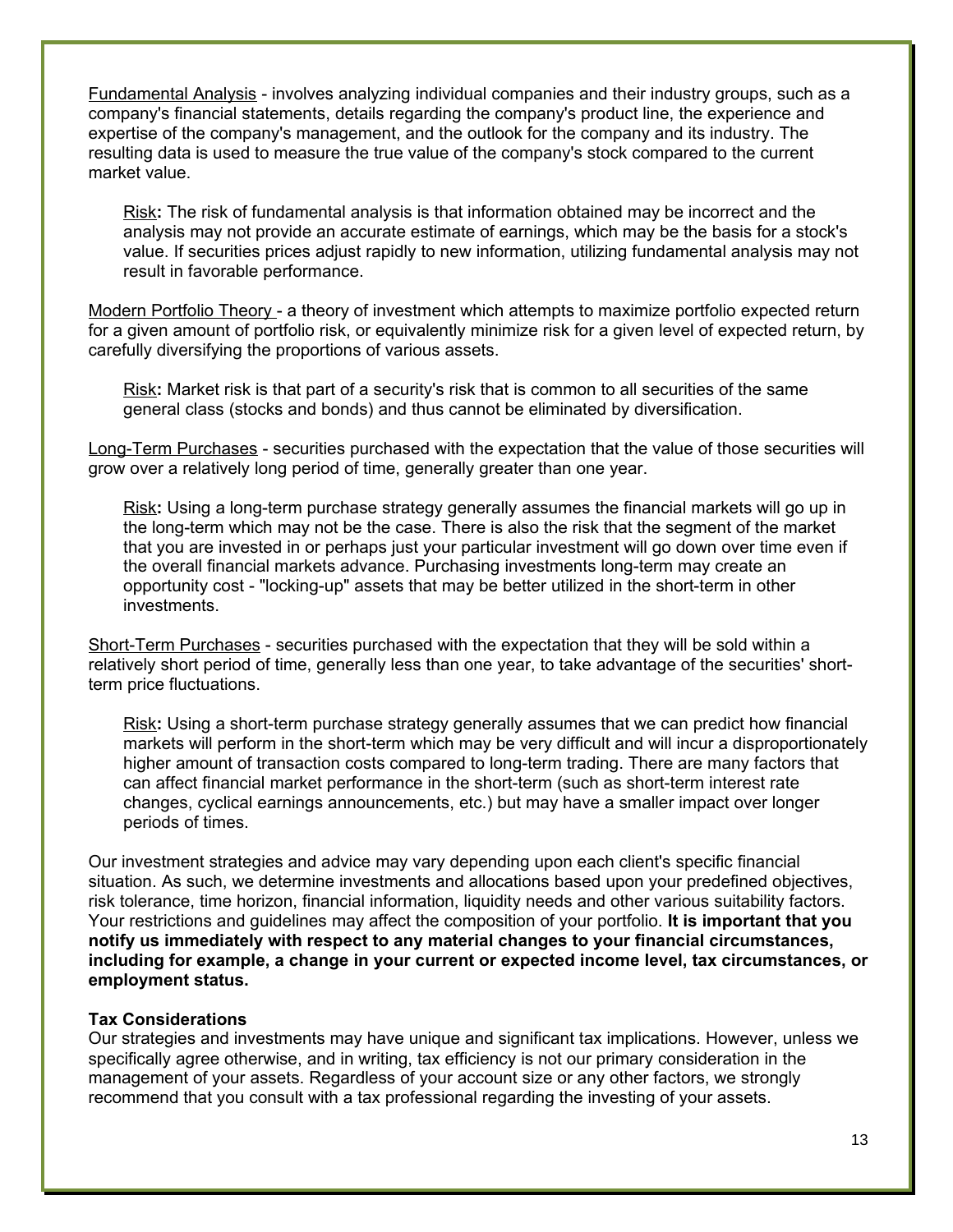Custodians and broker-dealers must report the cost basis of equities acquired in client accounts. Your custodian will default to the First-In First-Out ("FIFO") accounting method for calculating the cost basis of your investments. You are responsible for contacting your tax advisor to determine if this accounting method is the right choice for you. If your tax advisor believes another accounting method is more advantageous, provide written notice to our firm immediately and we will alert your account custodian of your individually selected accounting method. Decisions about cost basis accounting methods will need to be made before trades settle, as the cost basis method cannot be changed after settlement.

#### **Risk of Loss**

Investing in securities involves risk of loss that you should be prepared to bear. We do not represent or guarantee that our services or methods of analysis can or will predict future results, successfully identify market tops or bottoms, or insulate clients from losses due to market corrections or declines. We cannot offer any guarantees or promises that your financial goals and objectives will be met. Past performance is in no way an indication of future performance.

#### **Other Risk Considerations**

When evaluating risk, financial loss may be viewed differently by each client and may depend on many different risks, each of which may affect the probability and magnitude of any potential losses. The following risks may not be all-inclusive, but should be considered carefully by a prospective client before retaining our services.

Liquidity Risk: The risk of being unable to sell your investment at a fair price at a given time due to high volatility or lack of active liquid markets. You may receive a lower price or it may not be possible to sell the investment at all.

Credit Risk: Credit risk typically applies to debt investments such as corporate, municipal, and sovereign fixed income or bonds. A bond issuing entity can experience a credit event that could impair or erase the value of an issuer's securities held by a client.

Inflation and Interest Rate Risk: Security prices and portfolio returns will likely vary in response to changes in inflation and interest rates. Inflation causes the value of future dollars to be worth less and may reduce the purchasing power of a client's future interest payments and principal. Inflation also generally leads to higher interest rates which may cause the value of many types of fixed income investments to decline.

Horizon and Longevity Risk: The risk that your investment horizon is shortened because of an unforeseen event, for example, the loss of your job. This may force you to sell investments that you were expecting to hold for the long term. If you must sell at a time that the markets are down, you may lose money. Longevity Risk is the risk of outliving your savings. This risk is particularly relevant for people who are retired, or are nearing retirement.

#### **Recommendation of Particular Types of Securities**

We primarily recommend mostly exchange traded funds ("ETFs") and mutual funds. However, we may advise on other types of investments as appropriate for you since each client has different needs and different tolerance for risk. Each type of security has its own unique set of risks associated with it and it would not be possible to list here all of the specific risks of every type of investment. Even within the same type of investment, risks can vary widely. However, in very general terms, the higher the anticipated return of an investment, the higher the risk of loss associated with the investment.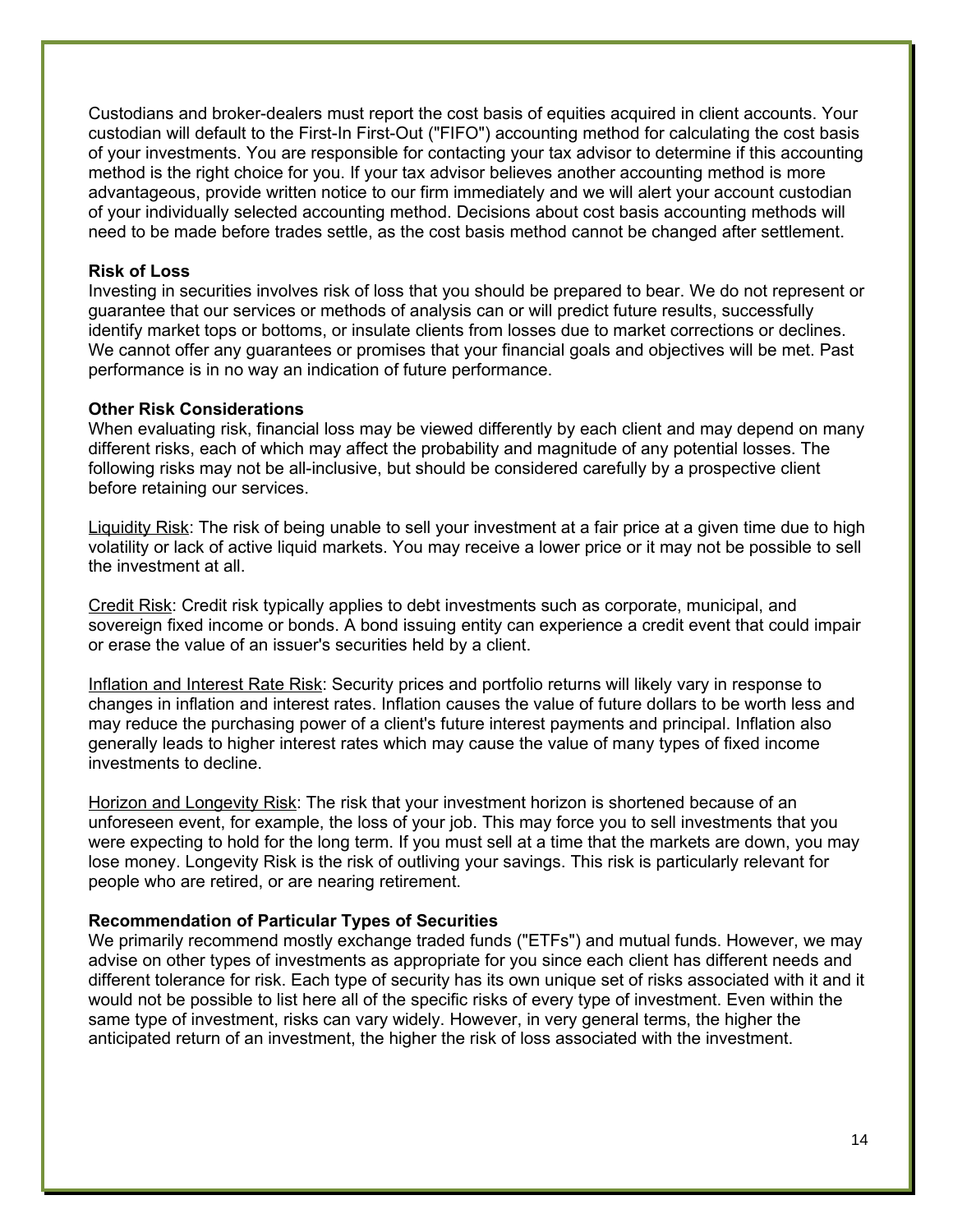Mutual Funds and Exchange Traded Funds: Mutual funds and exchange traded funds ("ETF") are professionally managed collective investment systems that pool money from many investors and invest in stocks, bonds, short-term money market instruments, other mutual funds, other securities, or any combination thereof. The fund will have a manager that trades the fund's investments in accordance with the fund's investment objective. While mutual funds and ETFs generally provide diversification, risks can be significantly increased if the fund is concentrated in a particular sector of the market, primarily invests in small cap or speculative companies, uses leverage (i.e., borrows money) to a significant degree, or concentrates in a particular type of security (i.e., equities) rather than balancing the fund with different types of securities. ETFs differ from mutual funds since they can be bought and sold throughout the day like stock and their price can fluctuate throughout the day. The returns on mutual funds and ETFs can be reduced by the costs to manage the funds. Also, while some mutual funds are "no load" and charge no fee to buy into, or sell out of, the fund, other types of mutual funds do charge such fees which can also reduce returns. Mutual funds can also be "closed end" or "open end". So-called "open end" mutual funds continue to allow in new investors indefinitely whereas "closed end" funds have a fixed number of shares to sell which can limit their availability to new investors.

ETFs may have tracking error risks. For example, the ETF investment adviser may not be able to cause the ETF's performance to match that of the its Underlying Index or other benchmark, which may negatively affect the ETF's performance. In addition, for leveraged and inverse ETFs that seek to track the performance of their Underlying Indices or benchmarks on a daily basis, mathematical compounding may prevent the ETF from correlating with performance of its benchmark. In addition, an ETF may not have investment exposure to all of the securities included in its Underlying Index, or its weighting of investment exposure to such securities may vary from that of the Underlying Index. Some ETFs may invest in securities or financial instruments that are not included in the Underlying Index, but which are expected to yield similar performance.

Money Market Funds: A money market fund is technically a security. The fund managers attempt to keep the share price constant at \$1/share. However, there is no guarantee that the share price will stay at \$1/share. If the share price goes down, you can lose some, or all, of your principal. The U.S. Securities and Exchange Commission ("SEC") notes that "While investor losses in money market funds have been rare, they are possible." In return for this risk, you should earn a greater return on your cash than you would expect from a Federal Deposit Insurance Corporation ("FDIC") insured savings account (money market funds are not FDIC insured). Next, money market fund rates are variable. In other words, you do not know how much you will earn on your investment next month. The rate could go up or go down. If it goes up, that may result in a positive outcome. However, if it goes down and you earn less than you expected to earn, you may end up needing more cash. A final risk you are taking with money market funds has to do with inflation. Because money market funds are considered to be safer than other investments like stocks, long-term average returns on money market funds tends to be less than long term average returns on riskier investments. Over long periods of time, inflation can eat away at your returns.

# **Item 9 Disciplinary Information**

We are required to disclose the facts of any legal or disciplinary events that are material to a client's evaluation of our advisory business or the integrity of our management.

On December 16, 2021, the Massachusetts Securities Division (the "Division") entered a Consent Order finding that Davis Wealth Advisors ("DWA") violated the Massachusetts Uniform Securities Act ("Act") by receiving investment advisory fees from Massachusetts clients without being registered in Massachusetts as an investment adviser. The Division also found that DWA violated the Act by employing two investment adviser representatives who provided services to Massachusetts clients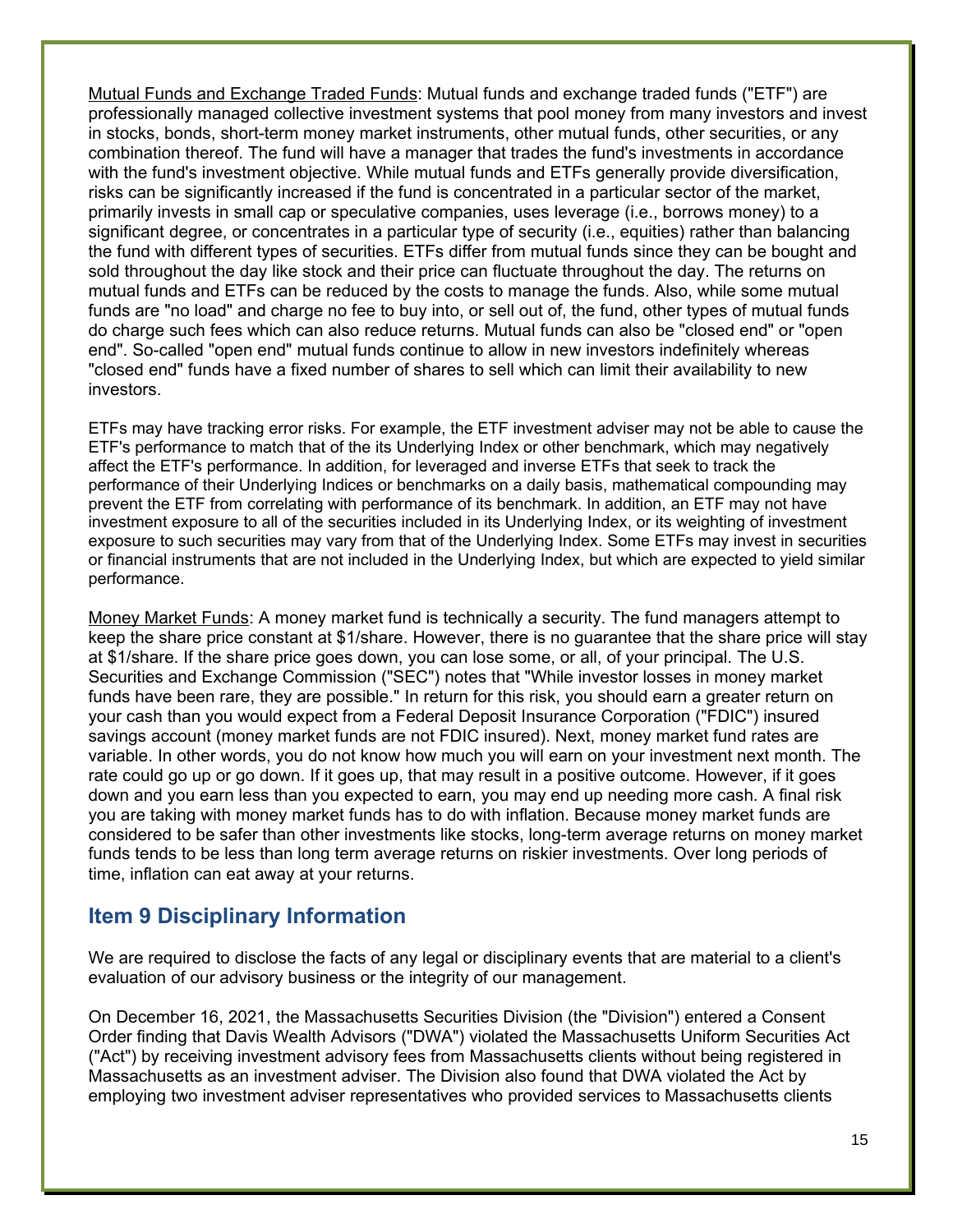when those individuals were not registered with the Division. DWA agreed to permanently cease and desist from violations of sections 201(c) and 201(d) of the Act and to pay an administrative fine of \$25,000. On December 20, 2021, DWA paid the administrative fine. On December 16, 2021, the Division licensed DWA and the two investment adviser representatives in the State of Massachusetts.

# **Item 10 Other Financial Industry Activities and Affiliations**

Our other financial industry activities and affiliations is limited to the Selection of Other Advisers as disclosed below.

## **Recommendation of Other Advisers**

We may recommend that you use a third party money manager ("TPMM") based on your needs and suitability. We will not receive separate compensation, directly or indirectly, from the TPMM for recommending that you use their services. Moreover, we do not have any other business relationships with the recommended TPMM(s). Refer to the *Advisory Business* section above for additional disclosures on this topic.

# **Item 11 Code of Ethics, Participation or Interest in Client Transactions and Personal Trading**

## **Description of Our Code of Ethics**

We strive to comply with applicable laws and regulations governing our practices. Therefore, our Code of Ethics includes guidelines for professional standards of conduct for persons associated with our firm. Our goal is to protect your interests at all times and to demonstrate our commitment to our fiduciary duties of honesty, good faith, and fair dealing with you. All persons associated with our firm are expected to adhere strictly to these guidelines. Persons associated with our firm are also required to report any violations of our Code of Ethics. Additionally, we maintain and enforce written policies reasonably designed to prevent the misuse or dissemination of material, non-public information about you or your account holdings by persons associated with our firm.

Clients or prospective clients may obtain a copy of our Code of Ethics by contacting us at the telephone number on the cover page of this brochure.

#### **Participation or Interest in Client Transactions**

Neither our firm nor any persons associated with our firm has any material financial interest in client transactions beyond the provision of investment advisory services as disclosed in this brochure.

#### **Personal Trading Practices**

Our firm or persons associated with our firm may buy or sell the same securities that we recommend to you or securities in which you are already invested. A conflict of interest exists in such cases because we have the ability to trade ahead of you and potentially receive more favorable prices than you will receive. To mitigate this conflict of interest, it is our policy that neither our firm nor persons associated with our firm shall have priority over your account in the purchase or sale of securities.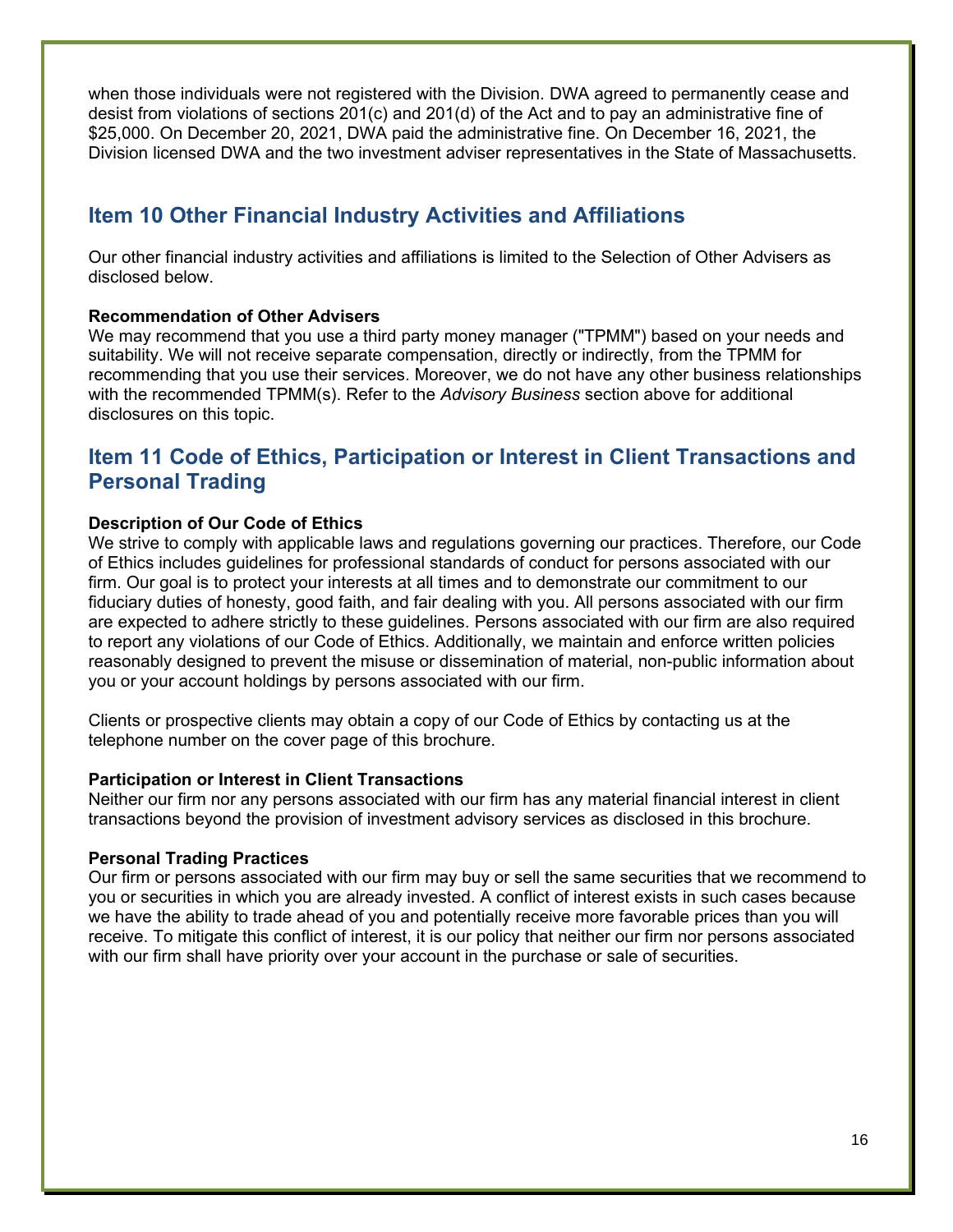# **Item 12 Brokerage Practices**

We recommend the brokerage and custodial services of Fidelity Clearing & Custody Solutions through Fidelity Brokerage Services, LLC ("Fidelity" or "Custodian"), member New York Stock Exchange and the Securities Investor Protection Corporation. Your assets must be maintained in an account at a "qualified custodian," generally a broker-dealer or bank. In recognition of the value of the services the Custodian provides, you may pay higher commissions and/or trading costs than those that may be available elsewhere. Our selection of custodian is based on many factors, including the level of services provided, the custodian's financial stability, and the cost of services provided by the custodian to our clients, which includes the yield on cash sweep choices, commissions, custody fees and other fees or expenses.

We seek to recommend a custodian/broker that will hold your assets and execute transactions on terms that are, overall, the most favorable compared to other available providers and their services. We consider various factors, including:

- Capability to buy and sell securities for your account itself or to facilitate such services.
- The likelihood that your trades will be executed.
- Availability of investment research and tools.
- Overall quality of services.
- Competitiveness of price.
- Reputation, financial strength, and stability.
- Existing relationship with our firm and our other clients.

#### **Research and Other Soft Dollar Benefits**

We do not have any formal soft dollar arrangements.

#### **Economic Benefits**

As a registered investment adviser, we have access to the institutional platform of your account custodian. As such, we will also have access to research products and services from your account custodian and/or other brokerage firm. These products may include financial publications, information about particular companies and industries, research software, and other products or services that provide lawful and appropriate assistance to our firm in the performance of our investment decisionmaking responsibilities. Such research products and services are provided to all investment advisers that utilize the institutional services platforms of these firms, and are not considered to be paid for with soft dollars. However, you should be aware that the transaction fees charged by a particular broker for a particular transaction or set of transactions may be greater than the amounts another broker-dealer who did not provide research services or products might charge.

#### **Brokerage for Client Referrals**

We do not receive client referrals from broker-dealers in exchange for cash or other compensation, such as brokerage services or research.

#### **Directed Brokerage**

Clients may direct us to use a particular broker for custodial or transaction services on behalf of the client's portfolio. In directed brokerage arrangements, the client is responsible for negotiating the commission rates and other fees to be paid to the broker. When a client directs brokerage we may be unable to achieve most favorable execution of client transactions, and this practice may cost clients more money and result in a certain degree of delay in executing trades for their account(s) and otherwise adversely impact management of their account(s). Thus, when directing brokerage business,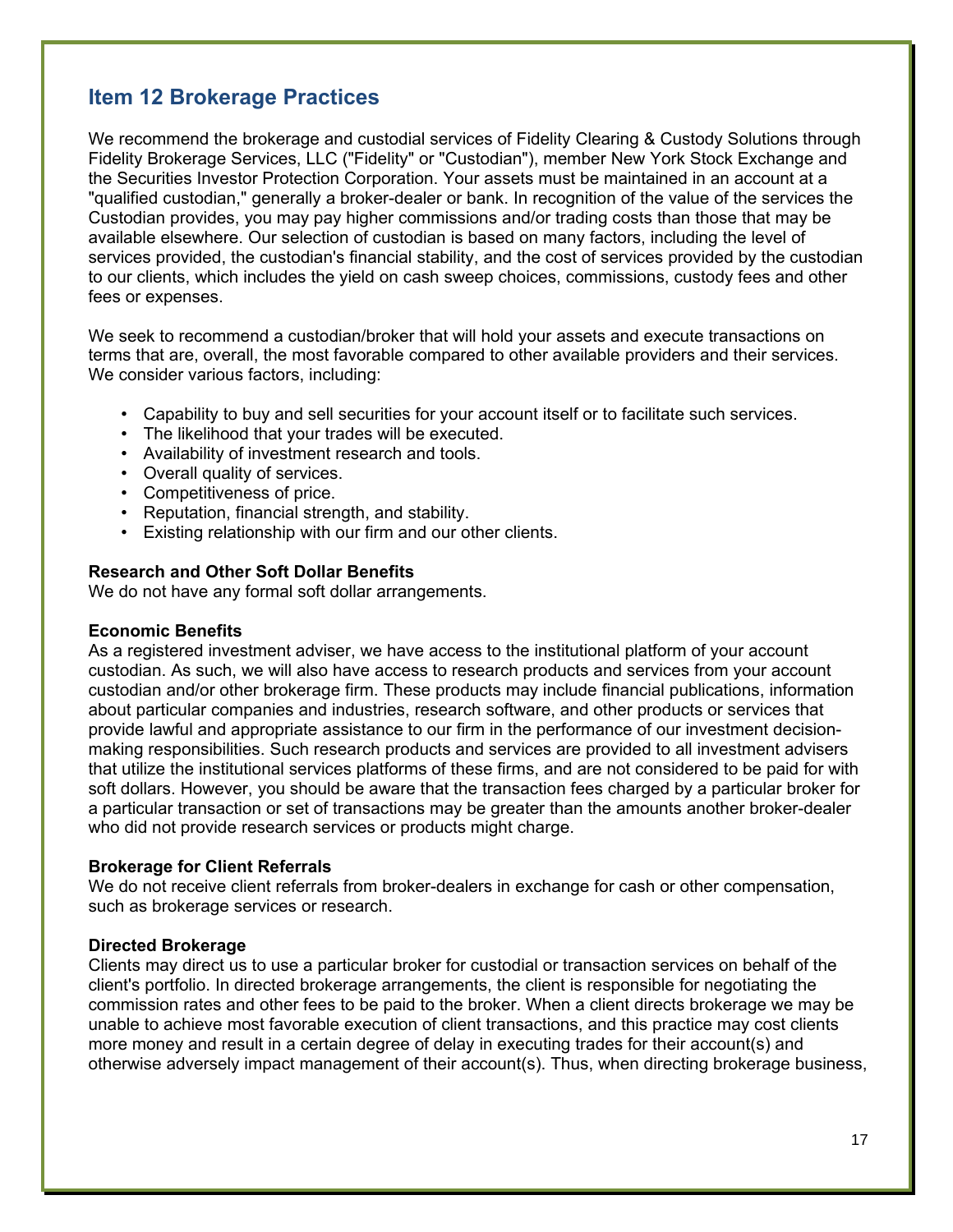you should consider whether the commission expenses, execution, clearance, and settlement capabilities that you will obtain through your broker are adequately favorable in comparison to those that we would otherwise obtain for you.

#### **Aggregated Trades**

We do not combine multiple orders for shares of the same securities purchased for advisory accounts we manage (the practice of combining multiple orders for shares of the same securities is commonly referred to as "aggregated or block trading"). Accordingly, you may pay different prices for the same securities transactions than other clients pay. Furthermore, we may not be able to buy and sell the same quantities of securities for you and you may pay higher commissions, fees, and/or transaction costs than other clients.

## **Mutual Fund Share Classes**

Mutual funds are sold with different share classes, which carry different cost structures. Each available share class is described in the mutual fund's prospectus. When we purchase, or recommend the purchase of, mutual funds for a client, we select the share class that is deemed to be in the client's best interest, taking into consideration cost, tax implications, and other factors. When the fund is available for purchase at net asset value, we will purchase, or recommend the purchase of, the fund at net asset value. We also review the mutual funds held in accounts that come under our management to determine whether a more beneficial share class is available, considering cost, tax implications, and the impact of contingent deferred sales charges.

# **Item 13 Review of Accounts**

A DWA Wealth Advisor will monitor your accounts on an ongoing basis and will conduct account reviews at least annually or as agreed to in your advisory agreement, to ensure the advisory services provided to you are consistent with your investment needs and objectives. Additional reviews may be conducted based on various circumstances, including, but not limited to: contributions and withdrawals, year-end tax planning, market moving events, security specific events, and/or, changes in your risk/return objectives.

We will provide you with a written report in conjunction with account reviews. Reports we provide to you will contain relevant account and/or market-related information such as an inventory of account holdings and account performance, etc. We will also provide a financial planning update on an annual basis. You will receive trade confirmations and monthly or quarterly statements from your account custodian(s).

For à la carte financial planning services, we recommend meeting with you at least annually to review and update your plan if needed. Additional reviews will be conducted upon your request. Written updates to the financial plan will be provided in conjunction with the review. If you implement financial planning advice, you will receive trade confirmations and monthly or quarterly statements from relevant custodians.

# **Item 14 Client Referrals and Other Compensation**

We do not receive any compensation from any third party in connection with providing investment advice to you nor do we compensate any individual or firm for client referrals.

Refer to the *Brokerage Practices* section above for disclosures on research and other benefits we may receive resulting from our relationship with your account custodian.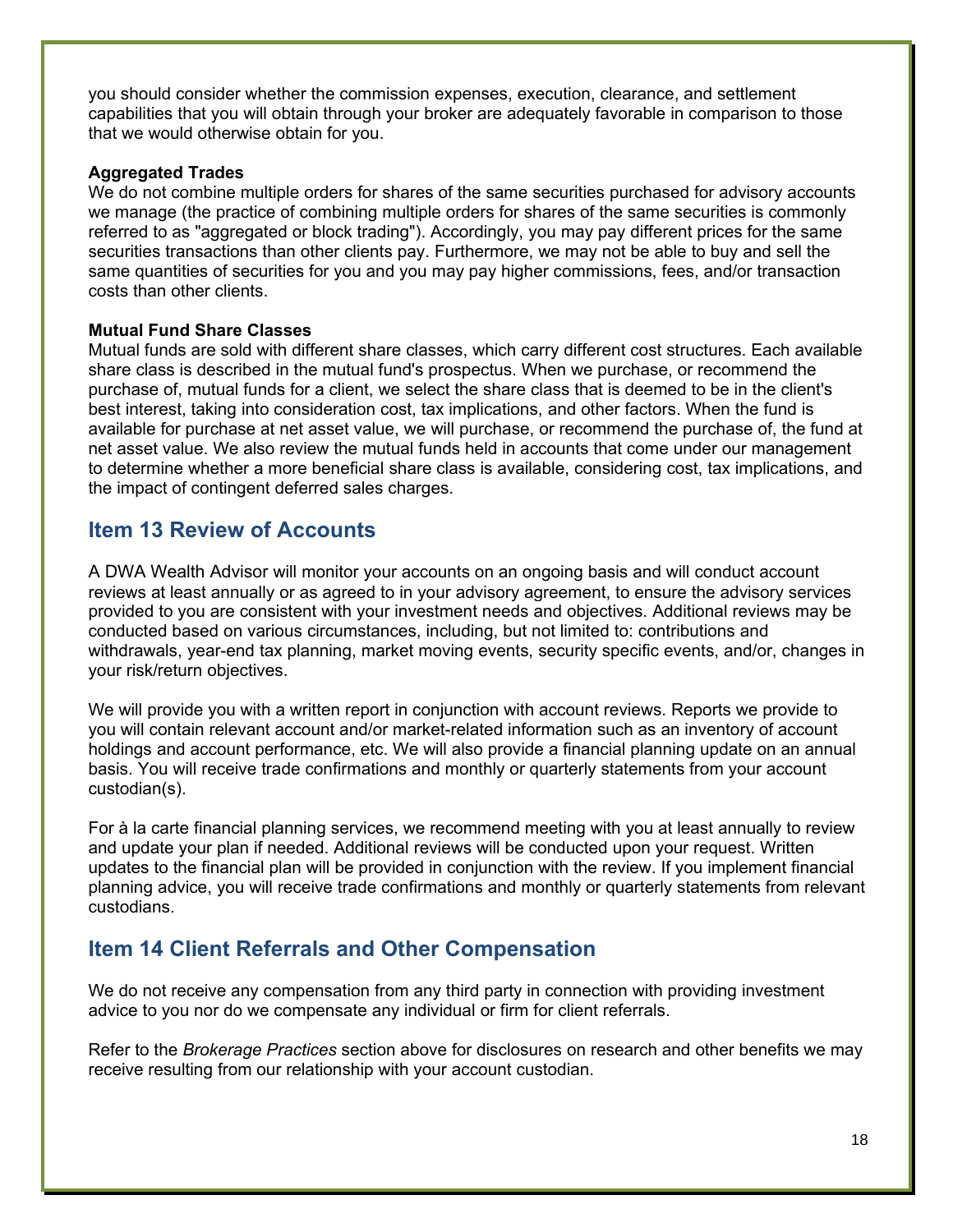# **Item 15 Custody**

Your independent custodian will directly debit your account(s) for the payment of our advisory fees. This ability to deduct our advisory fees from your accounts causes our firm to exercise limited custody over your funds or securities. We do not have physical custody of any of your funds and/or securities. Your funds and securities will be held with a bank, broker-dealer, or other qualified custodian. You will receive account statements from the qualified custodian(s) holding your funds and securities at least quarterly. The account statements from your custodian(s) will indicate the amount of our advisory fees deducted from your account(s) each billing period. You should carefully review account statements for accuracy.

We will deduct our fee directly from your account through the qualified custodian holding your funds and securities. We will deduct our advisory fee only when the following requirements are met:

- You provide our firm with written authorization permitting the fees to be paid directly from your account held by the qualified custodian;
- We send the qualified custodian an invoice or statement of the amount of the fee to be deducted from your account;
- We send you an invoice showing the amount of the fee, the value of the assets on which the fee is based, the time period covered by the fee, and the specific manner in which the fee was calculated; and
- The qualified custodian agrees to send you a statement, at least quarterly, indicating all amounts disbursed from your account including the amount of the advisory fee paid directly to our firm.

You should compare our invoice with the statements from your account custodian(s) to reconcile the information reflected on each statement. If you have a question regarding your account statement, or if you did not receive a statement from your custodian, contact us immediately at the telephone number on the cover page of this brochure.

**Wire Transfer, Check Issuance, ACH Transfer Authority and/or Standing Letter of Authorization** Our firm, or persons associated with our firm, may effect wire transfers, ACH transfers, and issue checks from client accounts to one or more third parties designated, in writing, by the client without obtaining written client consent for each separate, individual transaction as long as the client has provided us with written authorization to do so. Such written authorization is known as a Standing Letter of Authorization. An adviser with authority to conduct such third party wire transfers has access to the client's assets, and therefore has custody of the client's assets in any related accounts.

However, we do not have to obtain a surprise annual audit, as we otherwise would be required to by reason of having custody, as long as we meet the following criteria:

- 1. You provide a written, signed instruction to the qualified custodian that includes the third party's name and address or account number at a custodian;
- 2. You authorize us in writing to direct transfers to the third party either on a specified schedule or from time to time;
- 3. Your qualified custodian verifies your authorization (e.g., signature review) and provides a transfer of funds notice to you promptly after each transfer;
- 4. You can terminate or change the instruction;
- 5. We have no authority or ability to designate or change the identity of the third party, the address, or any other information about the third party;
- 6. We maintain records showing that the third party is not a related party to us nor located at the same address as us; and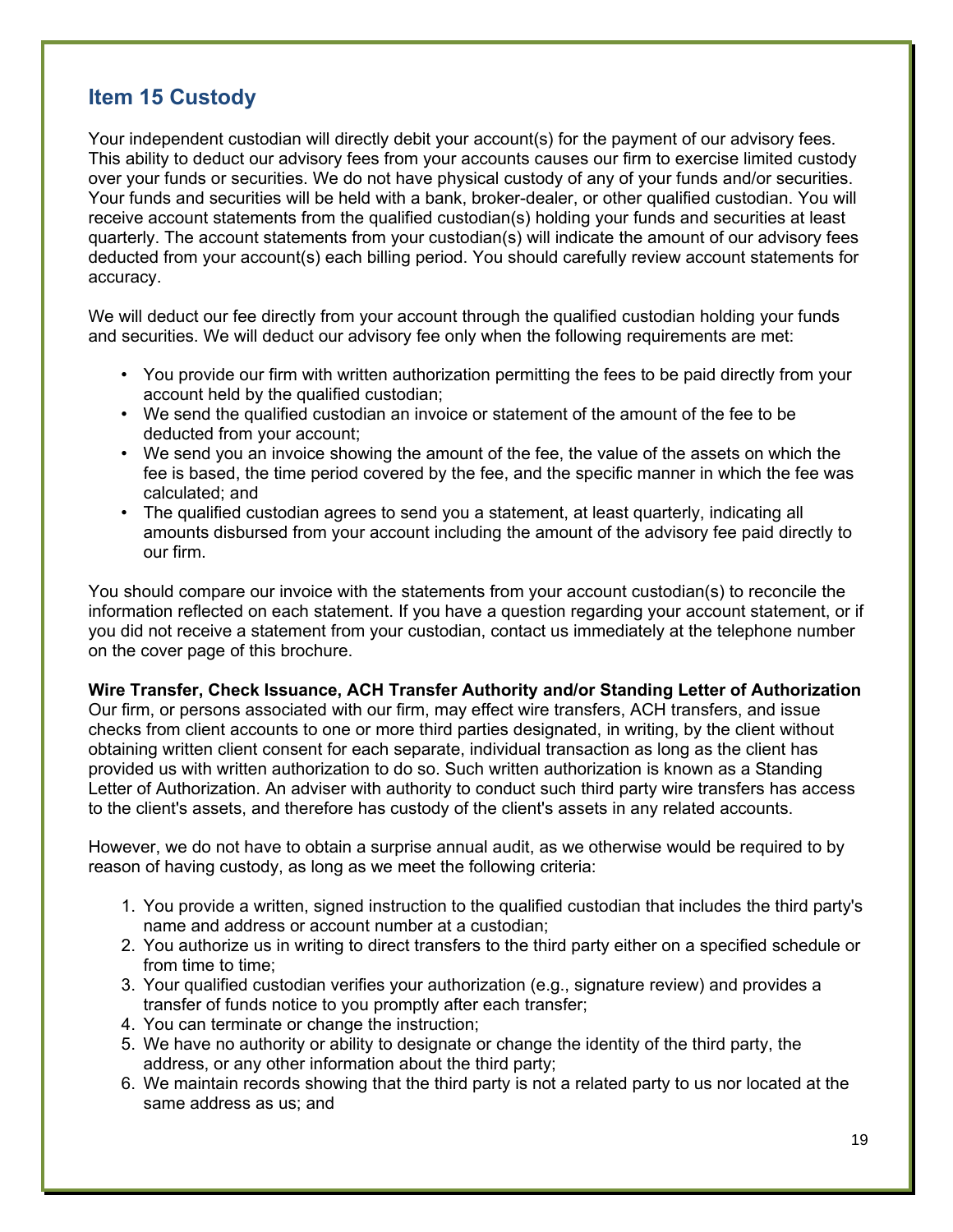7. Your qualified custodian sends you, in writing, an initial notice confirming the instruction and an annual notice reconfirming the instruction.

We hereby confirm that we meet the above criteria.

# **Item 16 Investment Discretion**

Before we can buy or sell securities on your behalf, you must first sign our discretionary management agreement and the appropriate trading authorization forms.

You may grant our firm discretion over the selection and amount of securities to be purchased or sold for your account(s) without obtaining your consent or approval prior to each transaction. You may specify investment objectives, guidelines, and/or impose certain conditions or investment parameters for your account(s). For example, you may specify that the investment in any particular stock or industry should not exceed specified percentages of the value of the portfolio and/or restrictions or prohibitions of transactions in the securities of a specific industry or security. Refer to the *Advisory Business* section in this brochure for more information on our discretionary management services.

If you enter into non-discretionary arrangements with our firm, we will obtain your approval prior to the execution of any transactions for your account(s). You have an unrestricted right to decline to implement any advice provided by our firm on a non-discretionary basis.

You have an unrestricted right to decline to implement any financial planning or financial consulting advice or recommendations provided by our firm.

# **Item 17 Voting Client Securities**

We will not vote proxies on behalf of your advisory accounts. At your request, we may offer you advice regarding corporate actions and the exercise of your proxy voting rights. If you own shares of applicable securities, you are responsible for exercising your right to vote as a shareholder.

In most cases, you will receive proxy materials directly from the account custodian. However, in the event we were to receive any written or electronic proxy materials, we would forward them directly to you by mail, unless you have authorized our firm to contact you by electronic mail, in which case, we would forward any electronic solicitations to vote proxies.

# **Item 18 Financial Information**

Our firm does not have any financial condition or impairment that would prevent us from meeting our contractual commitments to you. We do not take physical custody of client funds or securities, or serve as trustee or signatory for client accounts, and we do not require the prepayment of more than \$500 in fees six or more months in advance. Therefore, we are not required to include a financial statement with this brochure.

We have not filed a bankruptcy petition at any time in the past ten years.

# **Item 19 Requirements for State-Registered Advisers**

Refer to the Part(s) 2B for background information about our principal executive officers, management personnel and those giving advice on behalf of our firm.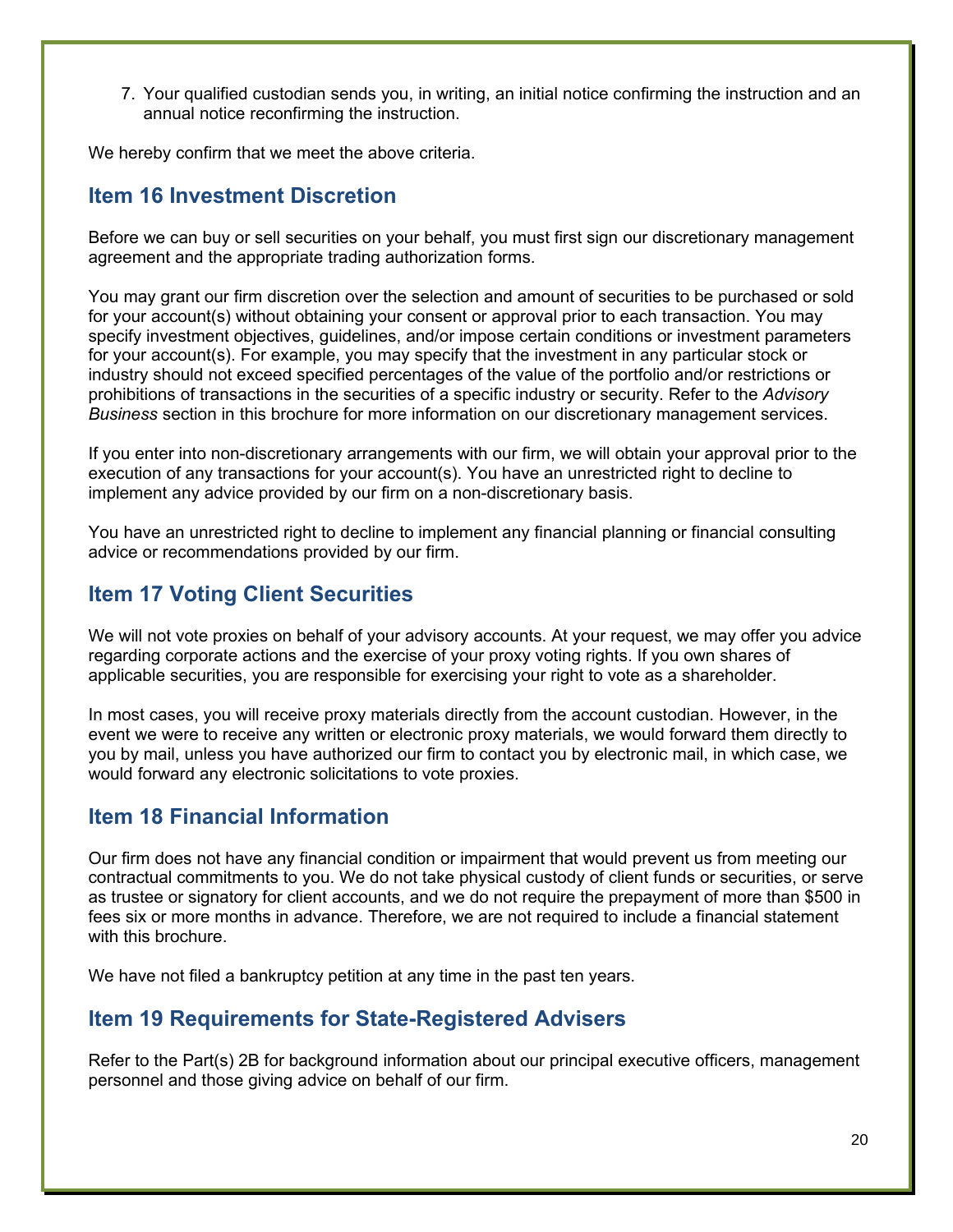Our firm is not actively engaged in any business other than giving investment advice that is not already disclosed above.

Neither our firm, nor any persons associated with our firm are compensated for advisory services with performance-based fees. Refer to the *Performance-Based Fees and Side-By-Side Management* section above for additional information on this topic.

Neither our firm, nor any of our management persons have any reportable arbitration claims, civil, selfregulatory organization proceedings, or administrative proceedings.

Neither our firm, nor any of our management persons have a material relationship or arrangement with any issuer of securities.

# **Item 20 Additional Information**

#### **Trade Errors**

In the event a trading error occurs in your account, our policy is to restore your account to the position it should have been in had the trading error not occurred. Depending on the circumstances, corrective actions may include canceling the trade, adjusting an allocation, and/or reimbursing the account.

## **Class Action Lawsuits**

We do not determine if securities held by you are the subject of a class action lawsuit or whether you are eligible to participate in class action settlements or litigation nor do we initiate or participate in litigation to recover damages on your behalf for injuries as a result of actions, misconduct, or negligence by issuers of securities held by you.

#### **Your Privacy**

We view protecting your private information as a top priority. Pursuant to applicable privacy requirements, we have instituted policies and procedures to ensure that we keep your personal information private and secure.

We do not disclose any non-public personal information about you to any non-affiliated third parties, except as permitted by law. In the course of servicing your account, we may share some information with our service providers, such as transfer agents, custodians, broker-dealers, accountants, consultants, and attorneys.

We restrict internal access to non-public personal information about you to employees, who need that information in order to provide products or services to you. We maintain physical and procedural safeguards that comply with regulatory standards to guard your non-public personal information and to ensure our integrity and confidentiality. We will not sell information about you or your accounts to anyone. We do not share your information unless it is required to process a transaction, at your request, or required by law.

You will receive a copy of our privacy notice prior to or at the time you sign an advisory agreement with our firm. Thereafter, we will deliver a copy of the current privacy policy notice to you on an annual basis. Contact our main office at the telephone number on the cover page of this brochure if you have any questions regarding this policy.

If you decide to close your account(s) we will adhere to our privacy policies, which may be amended from time to time.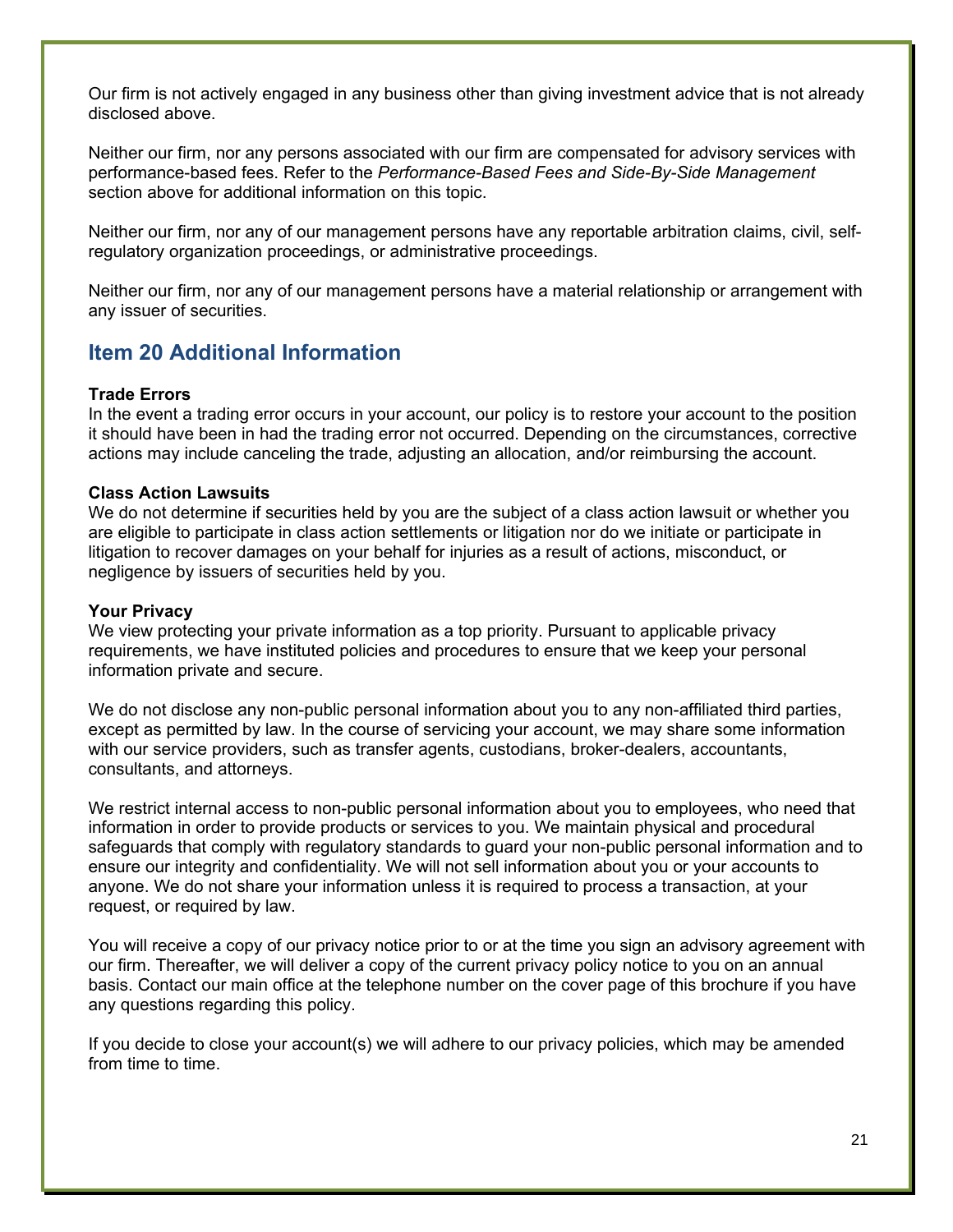If we make any substantive changes in our privacy policy that would further permit or require disclosures of your private information, we will provide written notice to you. Where the change is based on permitted disclosures, you will be given an opportunity to direct us as to whether such disclosure is acceptable. Where the change is based on required disclosures, you will only receive written notice of the change. You may not opt out of the required disclosures.

If you have questions about our privacy policies contact our main office at the telephone number on the cover page of this brochure and ask to speak to the Chief Compliance Officer.

Davis Wealth Advisors is forbidden to share any information, which qualifies as private, unless the investor specifically agrees thereto, or "opts in."

## **IRA Rollover Considerations**

As part of our investment advisory services to you, we may recommend that you withdraw the assets from your employer's retirement plan and roll the assets over to an individual retirement account ("IRA") that we will manage on your behalf. If you elect to roll the assets to an IRA that is subject to our management, we will charge you an asset based fee as set forth in the agreement you executed with our firm. This practice presents a conflict of interest because persons providing investment advice on our behalf have an incentive to recommend a rollover to you for the purpose of generating fee based compensation rather than solely based on your needs. You are under no obligation, contractually or otherwise, to complete the rollover. Moreover, if you do complete the rollover, you are under no obligation to have the assets in an IRA managed by our firm.

Many employers permit former employees to keep their retirement assets in their company plan. Also, current employees can sometimes move assets out of their company plan before they retire or change jobs. In determining whether to complete the rollover to an IRA, and to the extent the following options are available, you should consider the costs and benefits of:

- 1. Leaving the funds in your employer's (former employer's) plan.
- 2. Moving the funds to a new employer's retirement plan.
- 3. Cashing out and taking a taxable distribution from the plan.
- 4. Rolling the funds into an IRA rollover account.

Each of these options has advantages and disadvantages and before making a change we encourage you to speak with your CPA and/or tax attorney.

If you are considering rolling over your retirement funds to an IRA for us to manage here are a few points to consider before you do so:

- 1. Determine whether the investment options in your employer's retirement plan address your needs or whether you might want to consider other types of investments.
	- a. Employer retirement plans generally have a more limited investment menu than IRAs.
	- b. Employer retirement plans may have unique investment options not available to the public such as employer securities, or previously closed funds.
- 2. Your current plan may have lower fees than our fees.
	- a. If you are interested in investing only in mutual funds, you should understand the cost structure of the share classes available in your employer's retirement plan and how the costs of those share classes compare with those available in an IRA.
	- b. You should understand the various products and services you might take advantage of at an IRA provider and the potential costs of those products and services.
- 3. Our strategy may have higher risk than the option(s) provided to you in your plan.
- 4. Your current plan may also offer financial advice.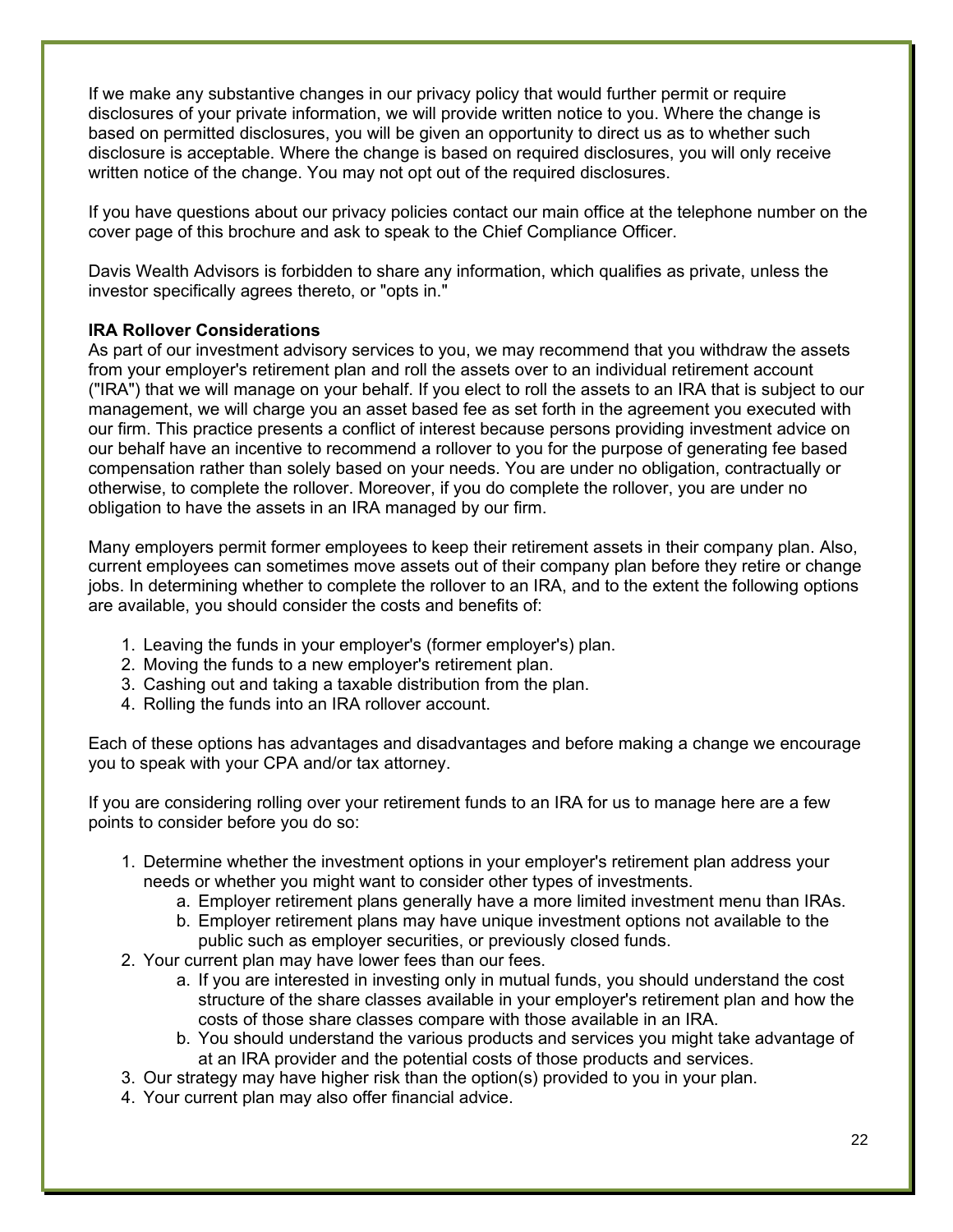- 5. If you keep your assets titled in a 401k or retirement account, you could potentially delay your required minimum distribution beyond age 72.
- 6. Your 401k may offer more liability protection than a rollover IRA; each state may vary.
	- a. Generally, federal law protects assets in qualified plans from creditors. Since 2005, IRA assets have been generally protected from creditors in bankruptcies. However, there can be some exceptions to the general rules so you should consult with an attorney if you are concerned about protecting your retirement plan assets from creditors.
- 7. You may be able to take out a loan on your 401k, but not from an IRA.
- 8. IRA assets can be accessed any time; however, distributions are subject to ordinary income tax and may also be subject to a 10% early distribution penalty unless they qualify for an exception such as disability, higher education expenses or the purchase of a home.
- 9. If you own company stock in your plan, you may be able to liquidate those shares at a lower capital gains tax rate.
- 10.Your plan may allow you to hire us as the manager and keep the assets titled in the plan name.

It is important that you understand the differences between these types of accounts and to decide whether a rollover is best for you. Prior to proceeding, if you have questions contact your investment adviser representative, or call our main number as listed on the cover page of this brochure.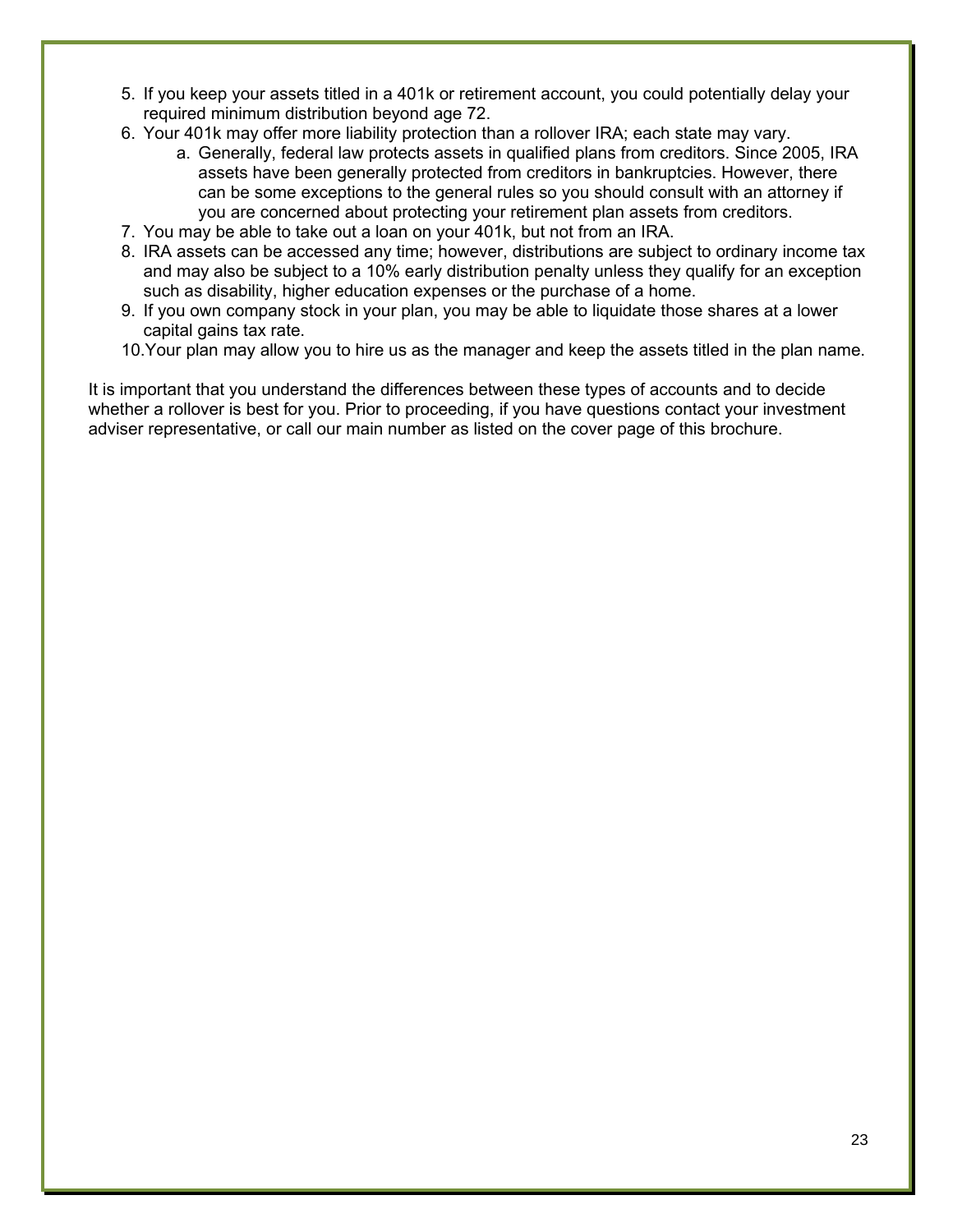

# **Melinda Davis, CFP®, CRPC®**

# **Davis Wealth Advisors LLC d/b/a: Davis Wealth Advisors**

264 South River Road Suite 514 Bedford, NH 03110

**Telephone: 603-836-3477 Facsimile: 603-218-6444** 

**[www.daviswealthadvisors.net](http://www.daviswealthadvisors.net/)**

**March 19, 2021**

## **FORM ADV PART 2B BROCHURE SUPPLEMENT**

This brochure supplement provides information about Melinda Davis that supplements the Davis Wealth Advisors brochure. You should have received a copy of that brochure. Contact us at 603-836- 3477 if you did not receive Davis Wealth Advisors' brochure or if you have any questions about the contents of this supplement.

Additional information about Melinda Davis (CRD # 5089384) is available on the SEC's website at [www.adviserinfo.sec.gov.](http://www.adviserinfo.sec.gov./)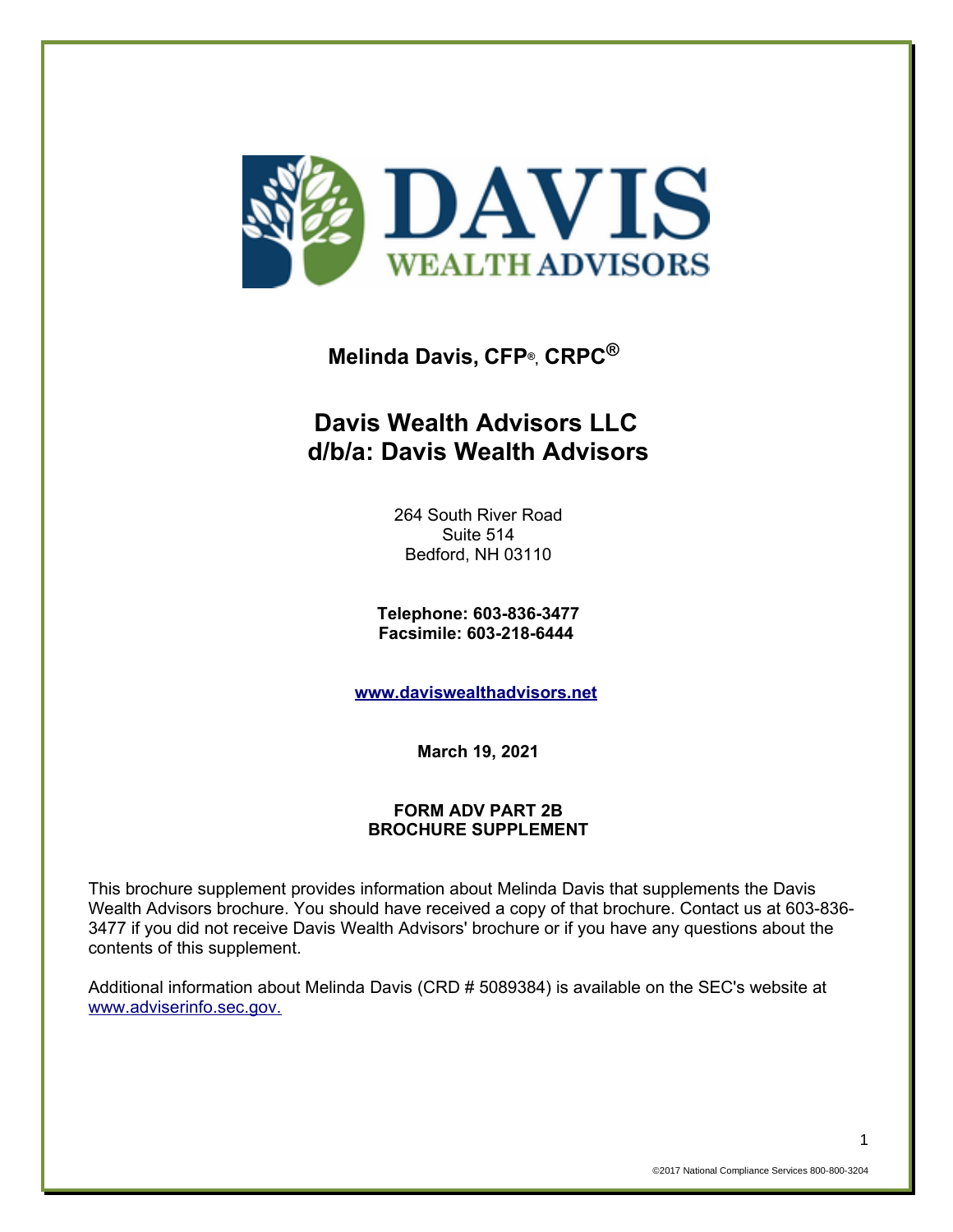# **Item 2 Educational Background and Business Experience**

## **Melinda Davis, CFP®, CRPC®**

*Year of Birth:* 1975

*Formal Education After High School:*

- University of Florida, BS Finance, 8/1993 6/1997
- Boston College, MS Finance, 9/1999 6/2001

#### *Business Background*:

- Davis Wealth Advisors LLC d/b/a Davis Wealth Advisors, Investment Adviser Representative, 4/2017 - Present
- Davis Wealth Advisors LLC d/b/a Davis Wealth Advisors, Managing Member, 2/2017 Present
- Northstar Financial Planning, Inc., Investment Adviser Representative, 4/2013 3/2017
- Reliant Mortgage, Operations Manager, 12/2012 4/2013
- KBW Financial, Contract Financial Analyst, 8/2012 12/2012
- Prudential Financial Planning Services, Investment Adviser Representative, 3/2011 5/2012
- Pruco Securities, LLC, Registered Representative, 2/2011 5/2012
- Timothy Skwiot Financial Services, Associate Producer, 12/2010 5/2012
- Unemployed, 1/2010 11/2010
- Manchester Community College, Professor, 1/2009 12/2009
- Unemployed, 12/2008 12/2008
- Morgan Stanley & Co., Inc., Registered Representative, 4/2007 11/2008

## *Certifications:* **CFP®**, **CRPC®**

**The CERTIFIED FINANCIAL PLANNERTM, CFP**® and federally registered CFP® (with flame design) marks (collectively, the "CFP<sup>®</sup> marks") are professional certification marks granted in the United States by Certified Financial Planner Board of Standards, Inc. ("CFP Board").

The CFP® certification is a voluntary certification; no federal or state law or regulation requires financial planners to hold CFP® certification. It is recognized in the United States and a number of other countries for its (1) high standard of professional education; (2) stringent code of conduct and standards of practice; and (3) ethical requirements that govern professional engagements with clients. Currently, more than 63,000 individuals have obtained CFP® certification in the United States. To attain the right to use the CFP® marks, an individual must satisfactorily fulfill the following requirements:

- Education Complete an advanced college-level course of study addressing the financial planning subject areas that CFP Board's studies have determined as necessary for the competent and professional delivery of financial planning services, and attain a Bachelor's Degree from a regionally accredited United States college or university (or its equivalent from a foreign university). CFP Board's financial planning subject areas include insurance planning and risk management, employee benefits planning, investment planning, income tax planning, retirement planning, and estate planning;
- Examination Pass the comprehensive  $CFP^{\odot}$  Certification Examination. The examination, administered in 10 hours over a two-day period, includes case studies and client scenarios designed to test one's ability to correctly diagnose financial planning issues and apply one's knowledge of financial planning to real world circumstances;
- Experience Complete at least three years of full-time financial planning-related experience (or the equivalent, measured as 2,000 hours per year); and
- Ethics Agree to be bound by CFP Board's *Standards of Professional Conduct*, a set of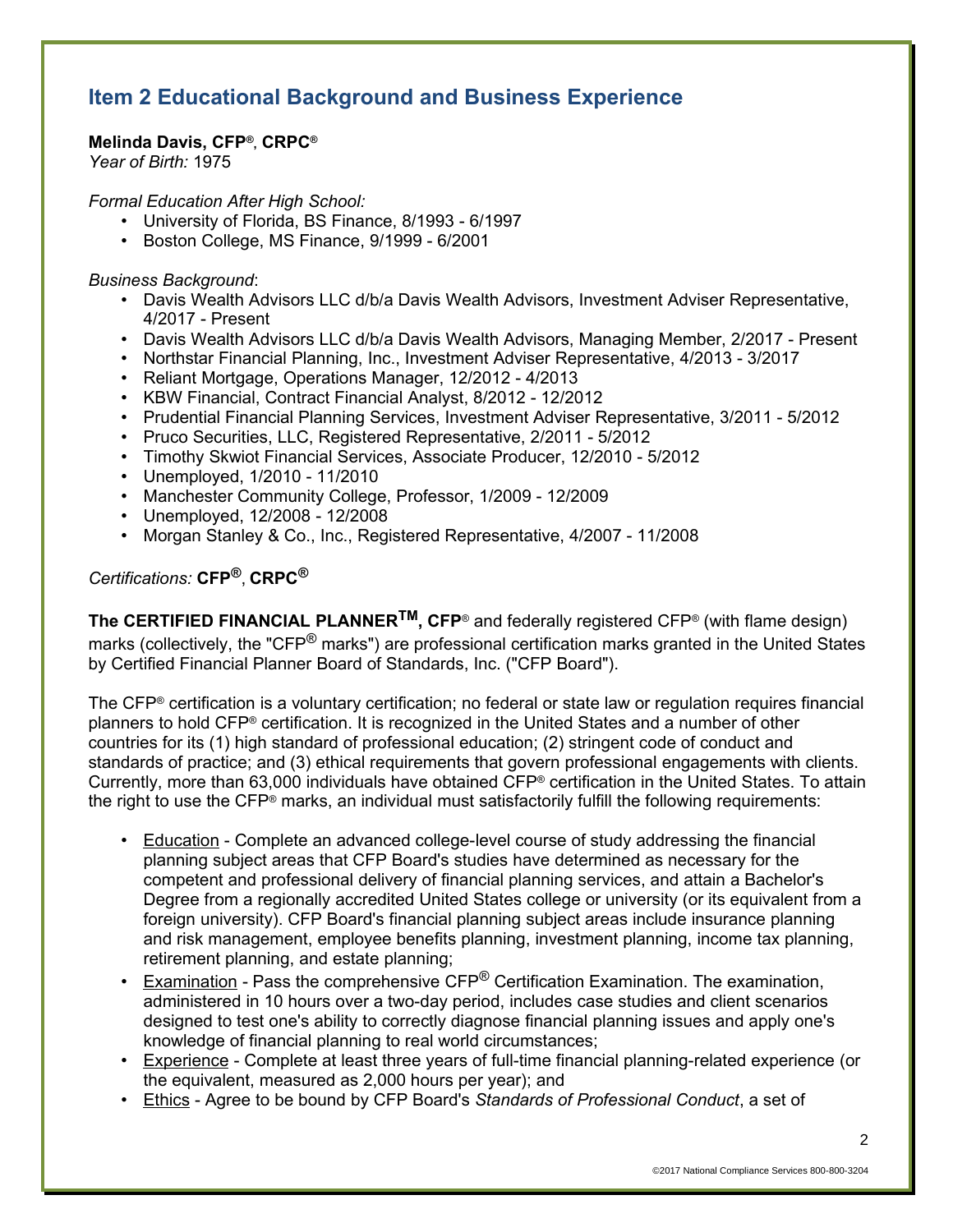documents outlining the ethical and practice standards for CFP® professionals.

Individuals who become certified must complete the following ongoing education and ethics requirements in order to maintain the right to continue to use the  $\text{CFP}^{\textcircled{e}}$  marks:

- Continuing Education Complete 30 hours of continuing education hours every two years, including two hours on the *Code of Ethics* and other parts of the *Standards of Professional Conduct*, to maintain competence and keep up with developments in the financial planning field; and
- Ethics Renew an agreement to be bound by the *Standards of Professional Conduct*. The Standards prominently require that CFP<sup>®</sup> professionals provide financial planning services at a fiduciary standard of care. This means  $\text{CFP}^{\textcircled{D}}$  professionals must provide financial planning services in the best interests of their clients.

CFP® professionals who fail to comply with the above standards and requirements may be subject to CFP Board's enforcement process, which could result in suspension or permanent revocation of their CFP® certification.

## **The Chartered Retirement Planning CounselorSM or CRPC®**

Individuals who hold the  $CRPC^®$  designation have completed a course of study encompassing pre-and post-retirement needs, asset management, estate planning and the entire retirement planning process using models and techniques from real client situations. Additionally, individuals must pass an end-ofcourse examination that tests their ability to synthesize complex concepts and apply theoretical concepts to real-life situations.

All designees have agreed to adhere to Standard of Professional Conduct and are subject to a disciplinary process.

Designees renew their designation every two-years by completing 16 hours of continuing education, reaffirming adherence to the Standards of Professional Conduct and complying with self-disclosure requirements.

## **Item 3 Disciplinary Information**

Form ADV Part 2B requires disclosure of certain criminal or civil actions, administrative proceedings, and self-regulatory organization proceedings, as well as certain other proceedings related to suspension or revocation of a professional attainment, designation, or license. Ms. Melinda Davis has no required disclosures under this item.

## **Item 4 Other Business Activities**

Melinda Davis is not actively engaged in any other business or occupation (investment-related or otherwise) beyond her capacity as Managing Member of Davis Wealth Advisors. Moreover, Ms. Davis does not receive any commissions, bonuses or other compensation based on the sale of securities or other investment products.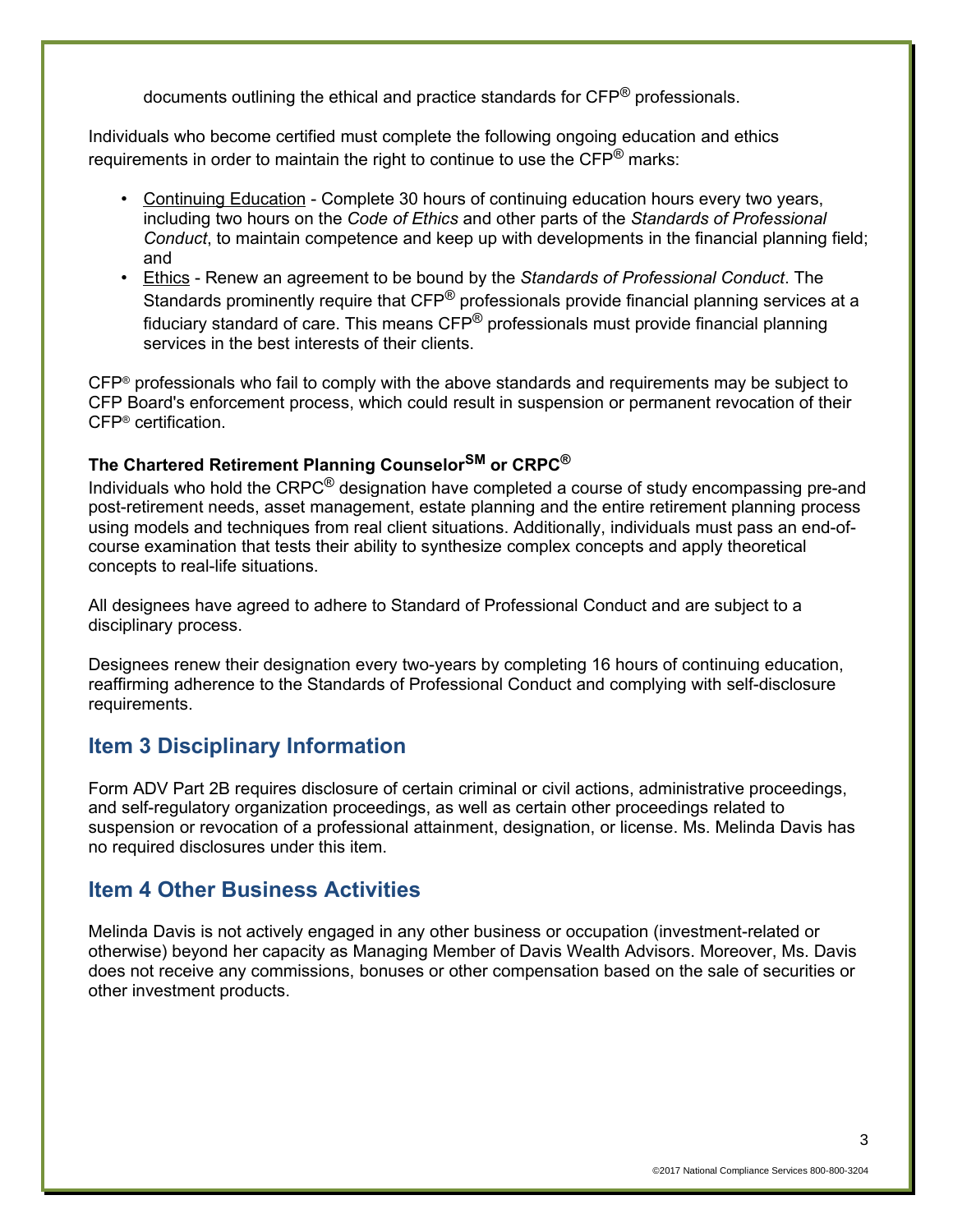# **Item 5 Additional Compensation**

Melinda Davis does not receive any additional compensation beyond that received as an Managing Member of Davis Wealth Advisors.

# **Item 6 Supervision**

As the Managing Member of Davis Wealth Advisors, Melinda Davis supervises the advisory activities of herself and the firm. Melinda Davis can be reached at 603-836-3477.

## **Item 7 Requirements for State Registered Advisers**

Melinda Davis does not have any reportable arbitration claims, has not been found liable in a reportable civil, self-regulatory organization or administrative proceeding, and has not been the subject of a bankruptcy petition.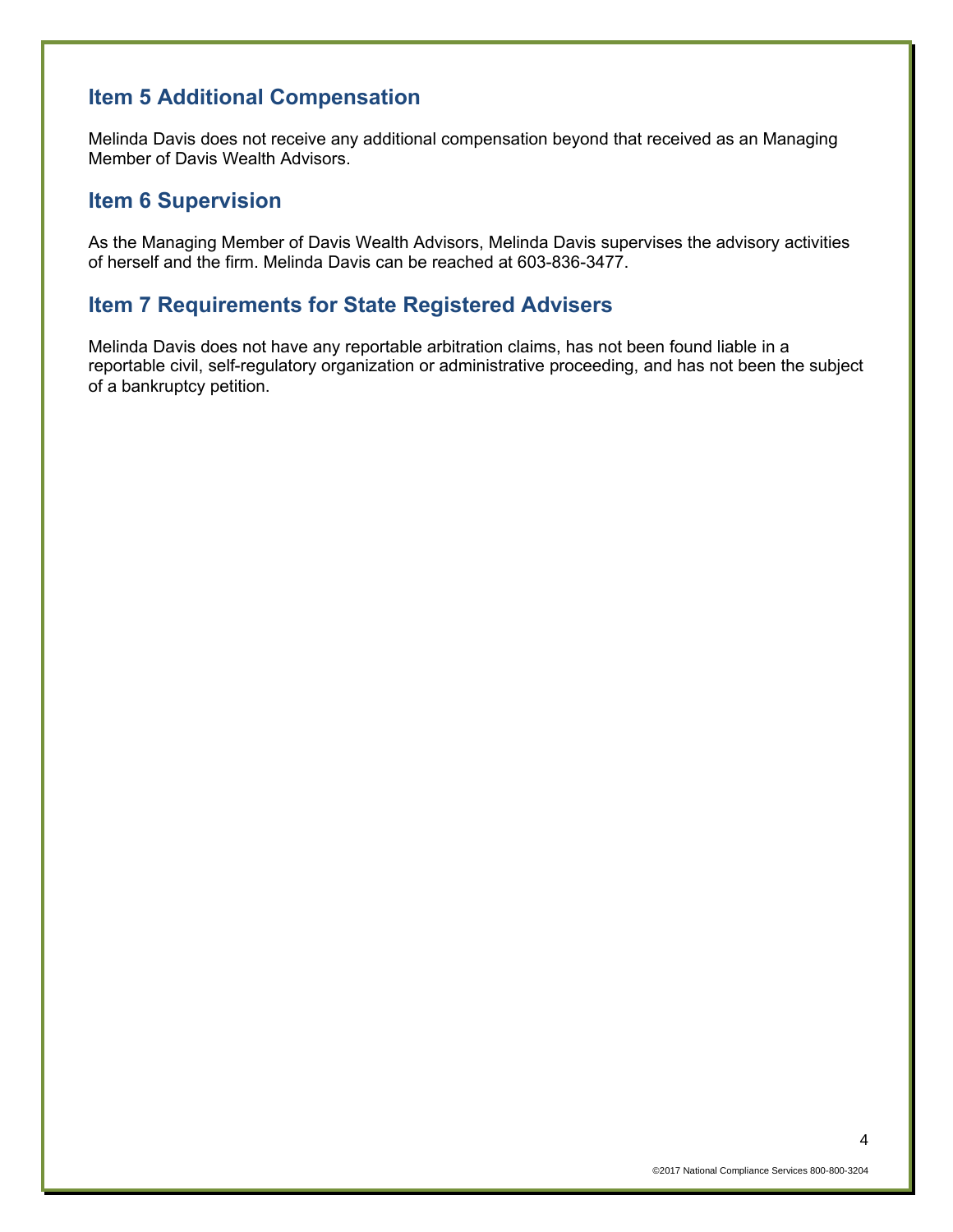

**Blake L. Mahoney**

# **Davis Wealth Advisors LLC d/b/a: Davis Wealth Advisors**

264 South River Road, Suite 514 Suite 514 Bedford, NH 03110

**Telephone: 603-836-3477 Facsimile: 603-218-6444** 

**[www.daviswealthadvisors.net](http://www.daviswealthadvisors.net/)**

**April 12, 2021**

## **FORM ADV PART 2B BROCHURE SUPPLEMENT**

This brochure supplement provides information about Blake L. Mahoney that supplements the Davis Wealth Advisors brochure. You should have received a copy of that brochure. Contact us at 603-836- 3477 if you did not receive Davis Wealth Advisors's brochure or if you have any questions about the contents of this supplement.

Additional information about Blake Lewis Mahoney (CRD # 5220761) is available on the SEC's website at [www.adviserinfo.sec.gov.](http://www.adviserinfo.sec.gov./)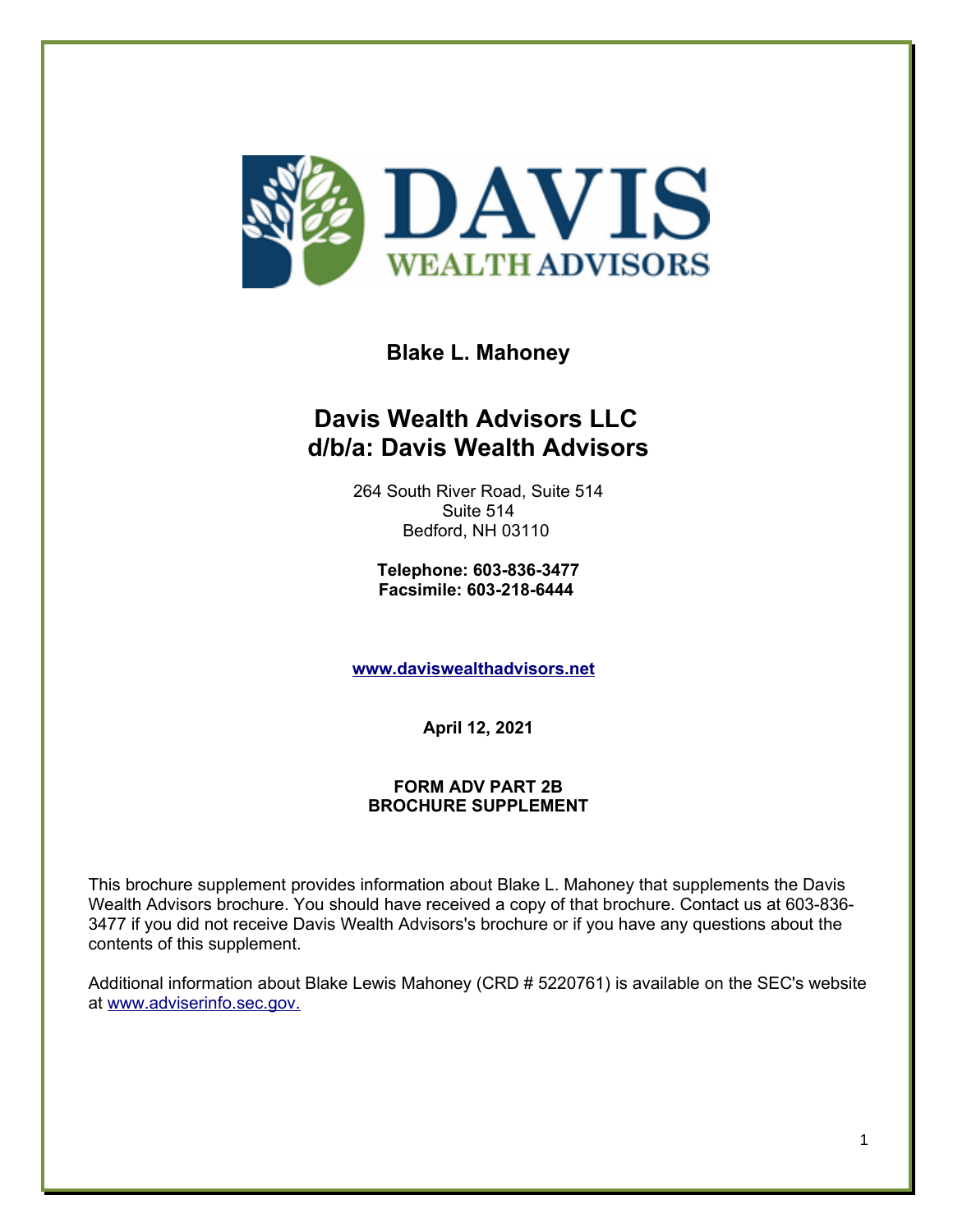# **Item 2 Educational Background and Business Experience**

## **Blake Lewis Mahoney**

*Year of Birth:* 1982 *Formal Education After High School:*

• University of Georgia, BA History, 9/2001 - 5/2006

*Business Background*:

- Davis Wealth Advisors LLC d/b/a Davis Wealth Advisors, Wealth Advisor, 3/2021 Present
- Citizens Securities, Inc., Registered Representative , 9/2018 2/2021
- Citizens Investment Securities, Inc., Investment Adviser Representative, 9/2018 2/2021
- Unemployment, 5/2018 9/2018
- Fisher Investments, Vice President/Investment Adviser Representative, 9/2017 5/2018
- Charles Schwab & Co., Inc., Registered Representative/Investment Adviser Representative/Vice President, 4/2014 - 9/2017
- Charles Schwab Bank, Dual Bank, 4/2014 9/2017

# **Item 3 Disciplinary Information**

Form ADV Part 2B requires disclosure of certain criminal or civil actions, administrative proceedings, and self-regulatory organization proceedings, as well as certain other proceedings related to suspension or revocation of a professional attainment, designation, or license. Mr. Blake Lewis Mahoney has no required disclosures under this item.

# **Item 4 Other Business Activities**

Blake Lewis Mahoney is not actively engaged in any other business or occupation (investment-related or otherwise) beyond his capacity as Wealth Advisor of Davis Wealth Advisors. Moreover, Mr. Mahoney does not receive any commissions, bonuses or other compensation based on the sale of securities or other investment products.

# **Item 5 Additional Compensation**

Blake Lewis Mahoney does not receive any additional compensation beyond that received as an Wealth Advisor of Davis Wealth Advisors.

# **Item 6 Supervision**

In the supervision of our associated persons, advice provided is limited based on the restrictions set by Davis Wealth Advisors, and by internal decisions as to the types of investments that may be included in client portfolios. We conduct periodic reviews of client holdings and documented suitability information to provide reasonable assurance that the advice provided remains aligned with each client's stated investment objectives and with our internal guidelines.

My supervisor is: Melinda Davis, Chief Compliance Officer

Supervisor phone number: 603-836-3477